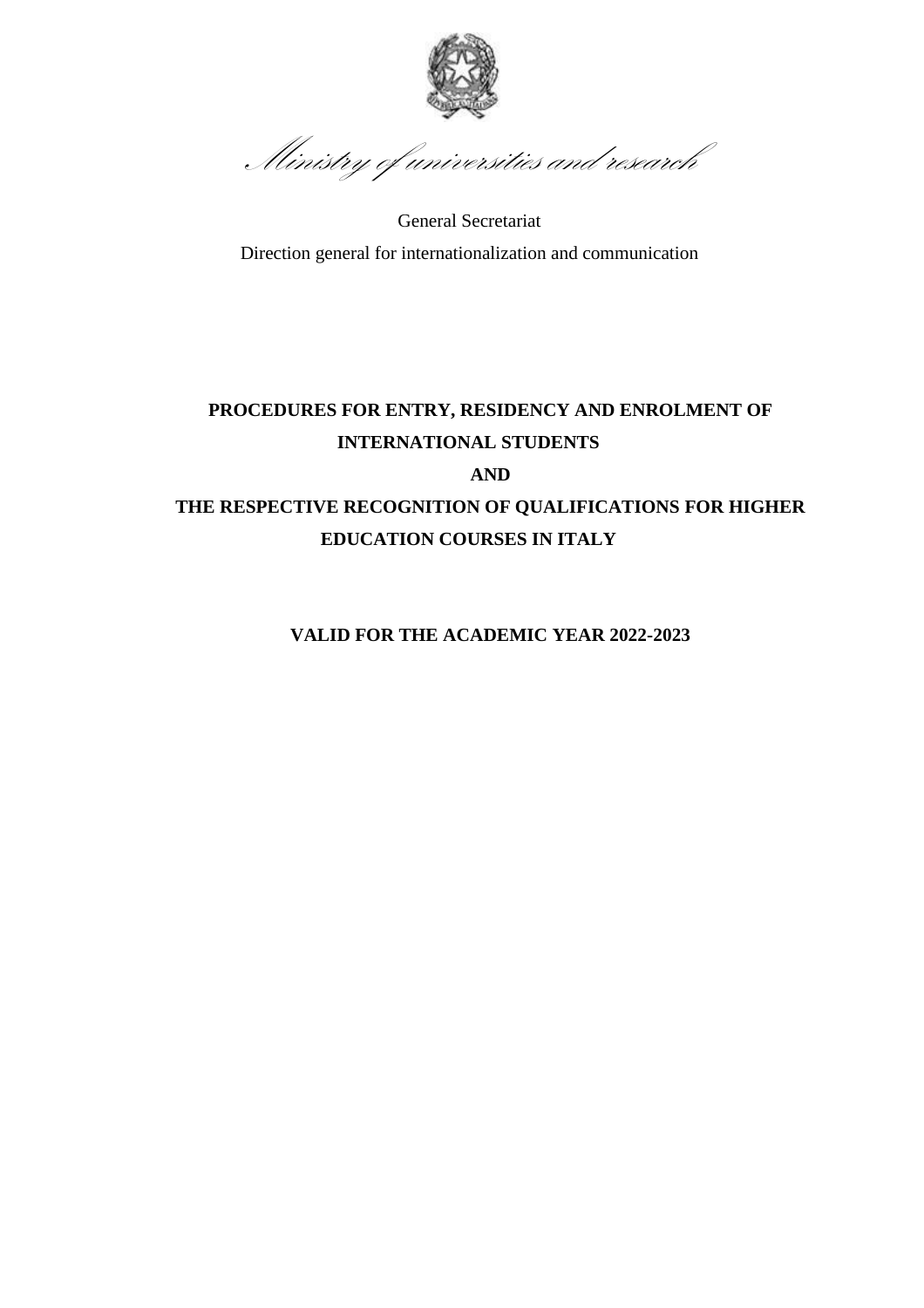

# **SUMMARY**

| 2. PRE-ENROLMENT REQUEST FOR LAUREA DEGREE OR LAUREA MAGISTRALE A CICLO UNICO (SINGLE-CYCLE) DEGREE  |      |
|------------------------------------------------------------------------------------------------------|------|
|                                                                                                      |      |
|                                                                                                      |      |
|                                                                                                      |      |
|                                                                                                      |      |
|                                                                                                      |      |
|                                                                                                      |      |
|                                                                                                      |      |
|                                                                                                      |      |
| 1.1.                                                                                                 |      |
| 1.2.                                                                                                 |      |
|                                                                                                      |      |
|                                                                                                      |      |
|                                                                                                      |      |
|                                                                                                      |      |
|                                                                                                      |      |
|                                                                                                      |      |
|                                                                                                      |      |
| 1. ENTRY TESTS                                                                                       | . 24 |
|                                                                                                      |      |
|                                                                                                      |      |
|                                                                                                      |      |
|                                                                                                      |      |
| PART VII: ENROLMENT IN FIRST AND SECOND LEVEL DIPLOMA COURSES AT HIGHER EDUCATION FOR ART, MUSIC AND |      |
|                                                                                                      |      |
| 1. General information $\ldots$ 29                                                                   |      |
|                                                                                                      |      |
|                                                                                                      |      |
|                                                                                                      |      |
|                                                                                                      |      |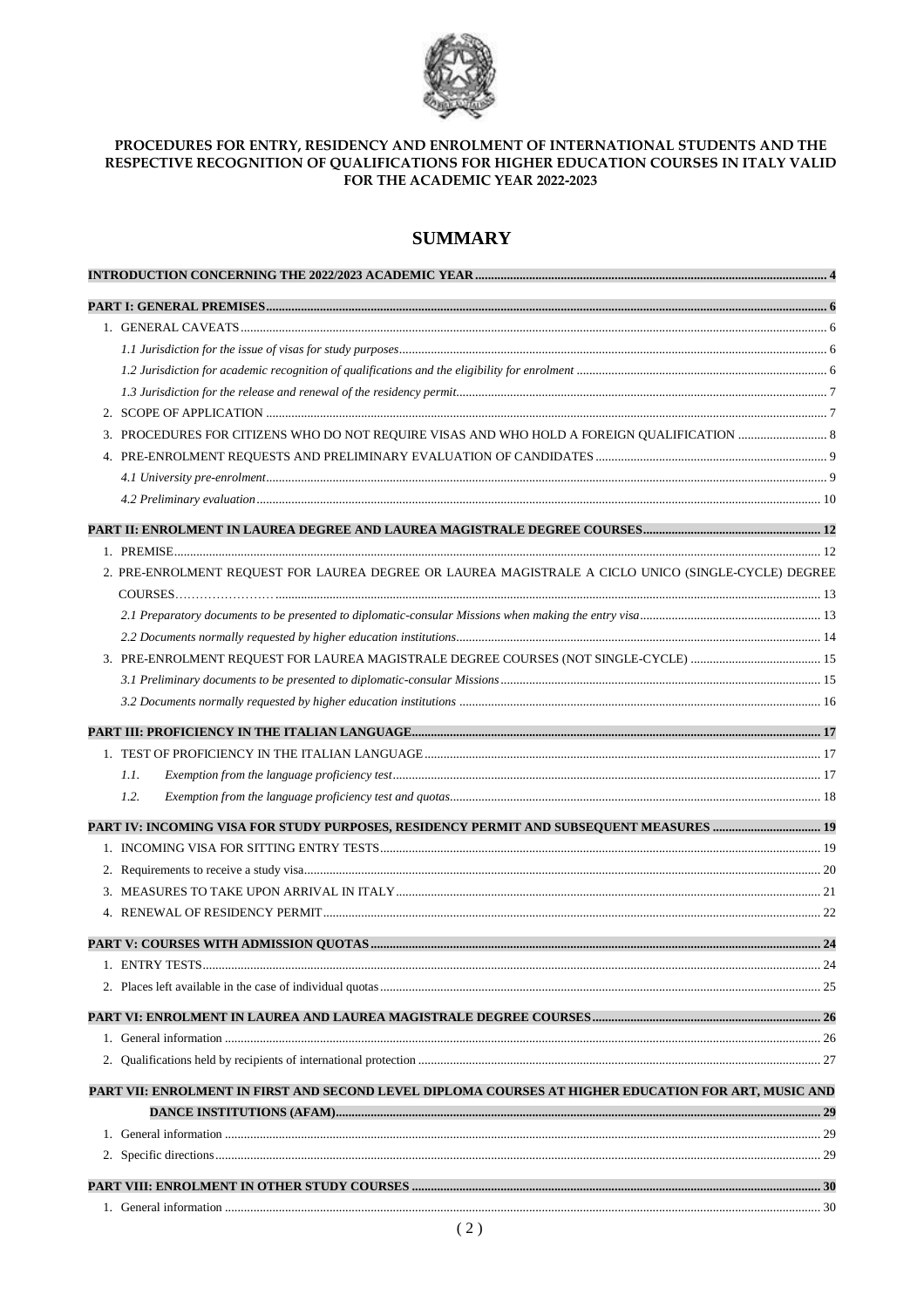

| 2. PROCEDURES FOR ENROLMENT IN COURSES OUTSIDE THE FIRST AND SECOND CYCLES FOR INTERNATIONAL     |  |
|--------------------------------------------------------------------------------------------------|--|
|                                                                                                  |  |
|                                                                                                  |  |
|                                                                                                  |  |
|                                                                                                  |  |
|                                                                                                  |  |
| 1. PROCEDURES FOR ENROLMENT IN COURSES OF OTHER HIGHER EDUCATION INSTITUTIONS ACCREDITED FOR THE |  |
|                                                                                                  |  |
|                                                                                                  |  |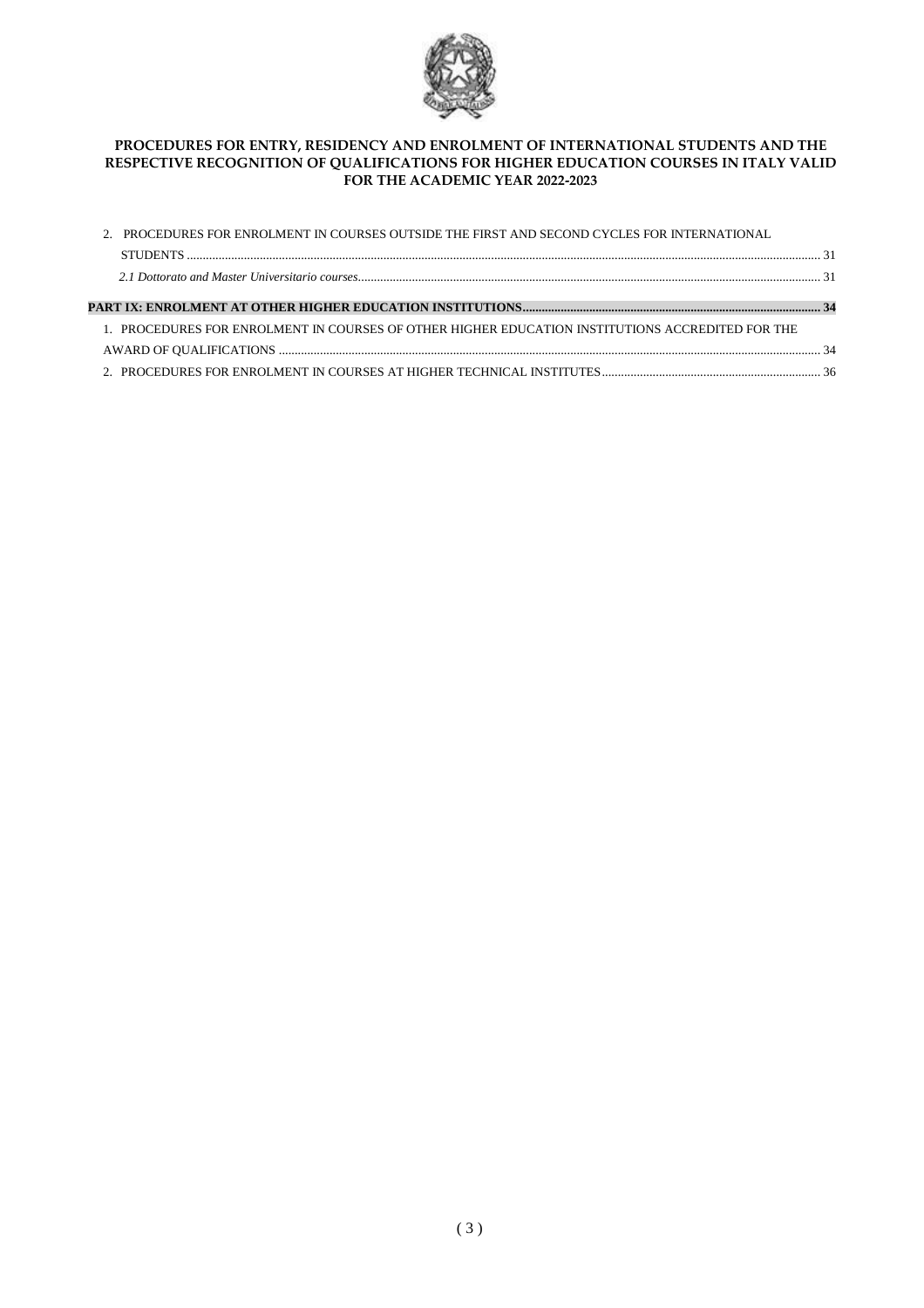

### **INTRODUCTION CONCERNING THE 2022/2023 ACADEMIC YEAR**

<span id="page-3-0"></span>These procedures are subject to the current and future emergency provisions of the Italian Government and the European Union regarding the prevention and containment of the COVID-19 virus epidemic.

In consideration of the provisions sent to higher education institutions by the Minister for Universities and Research and relating to the start of the academic year 2022/23, it is noted that in the face of the persistence of the COVID-19 emergency, the physical mobility of international students in Italy can be replaced if necessary with distance learning activities. This does not mean that these international students, if they require an entry visa for Italy, should not, in any case, promptly arrange for a visa application for study purposes at the diplomatic-consular Missions of reference for their respective places of residence to use this visa as soon as conditions permit and in line with the current legislation.

In principle, **visa applications** must be submitted to the relevant diplomatic-consular Missions by 30 November 2022 to allow the effective enrolment of international students and the subsequent payment of university fees, unless otherwise indicated in the future by the Ministry for Universities and Research in agreement with the Ministry of Foreign Affairs and International Cooperation, also based on the evolution of the pandemic situation. In the event of an extension of the terms, the higher education institutions will be able to continue their procedures for the recruitment of international students and the relative evaluation of the eligibility of the foreign qualifications they hold. The diplomatic-consular Missions will also be able to proceed with the processing of visa applications until all pre-enrolment applications are terminated, provided they are received by the dates set out in this circular and subsequent updates.

Furthermore, concerning the deadline of 30 November, the higher education institutions may, based on their autonomy and concerning the individual courses of study included in their education offer, indicate on their portals a date before that shown for each class, based on the specific needs associated with the beginning of the teaching activities. The pre-enrolment request for the issuance of visas for candidates for study courses at Italian higher education institutions must be submitted using the UNIVERSITALY portal, according to the indications already communicated to all Italian institutions.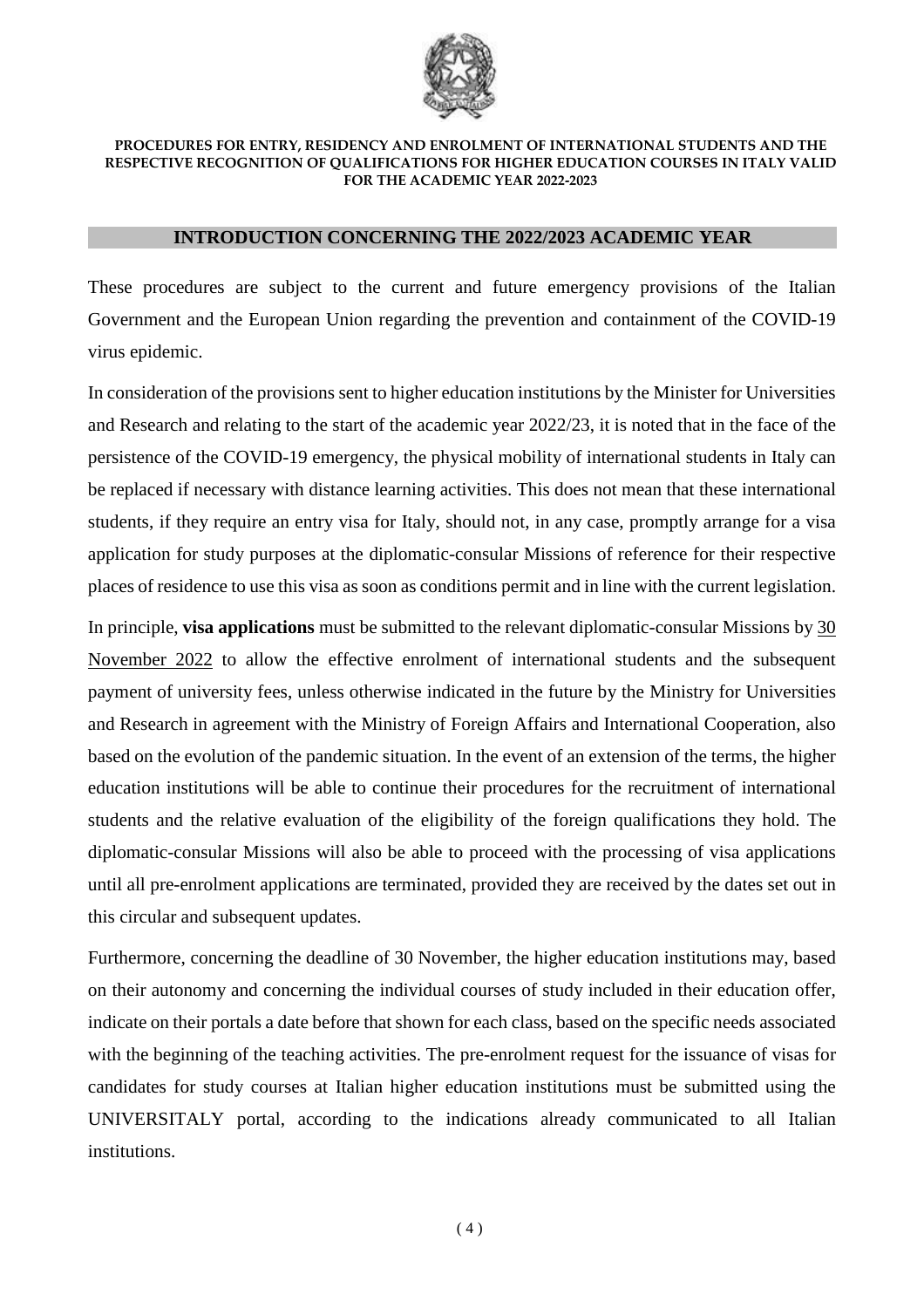

It should also be highlighted that Law n. 234 of 30 December 2021 has provided for an ad hoc loan in favour of the Uni-Italia association for each of the years 2022 and 2023 to bolster the promotion of university or post-university level courses in Italy by international students. In this sense, the aforementioned association will be able to offer guidance or help services to those interested.

With regard to the evaluation of foreign school qualifications eligible for admission to first-cycle courses in Italy (upper secondary school diplomas), it is noted that, due to the COVID-19 emergency, many foreign countries are also adopting this year exceptional measures to guarantee the completion of the school cycles and the award of the relative final qualifications. The Italian higher education institutions are therefore invited to apply the criteria established by the Lisbon Convention for the aforementioned cases, profiting from the indications provided by  $CIMEA<sup>1</sup>$ , that is, the recognition of the same academic rights that a given final school qualification officially confers in the foreign system of reference, unless proven substantial differences exist, including reference to the duration of the overall pre-university schooling required in Italy, which is confirmed to be at least twelve years.

<sup>&</sup>lt;sup>1</sup> In application of Article IX.2 of the Convention on the Recognition of Qualifications concerning Higher Education in the European Region (commonly known as the Lisbon Convention), ratified in Italy by Law 148/2002, CIMEA is the National Information Centre on the procedures for recognising qualifications in place in Italy, on the Italian system of higher education and on qualifications present at national level.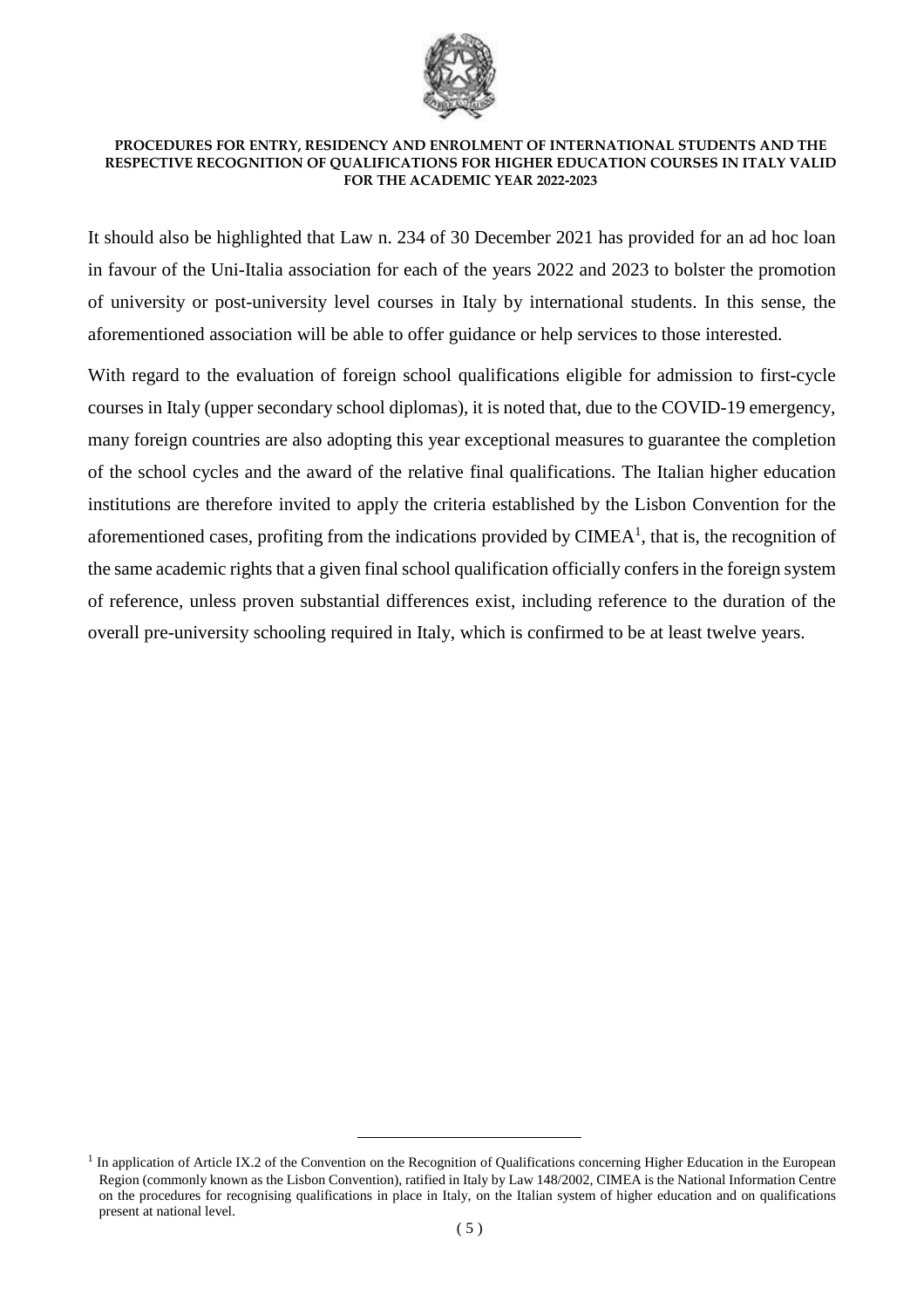

Ministry of universities and research

General Secretariat Direction general for internationalization and communication

### **PART I: GENERAL PREMISES**

### <span id="page-5-1"></span><span id="page-5-0"></span>1. GENERAL CAVEATS

These annual 2022/2023 procedures, whose purpose is to guide the policies of Italian higher education institutions regarding the admission of international students<sup>2</sup> to their courses, are drawn up based on the results of the annual Services Conference held by the Ministry for Universities and Research, together with the Ministry of Education, the Ministry of Foreign Affairs and International Cooperation and the Ministry of the Interior.

### <span id="page-5-2"></span>*1.1 Jurisdiction for the issue of visas for study purposes*

The final decision on the issue of a visa for study purposes is under the exclusive jurisdiction of the diplomatic/consular Mission. The approval of a pre-enrolment request for a study course and the relative documentation produced by higher education institutions is to be considered a support for the evaluation procedures for study visas of the diplomatic Missions. It does not automatically imply the issue of the visa, inasmuch as the diplomatic-consular Missions, in addition to verifying the possession of the requirements for the issue of a study/enrolment visa, are also obliged to assess the absence of the student's migration risk (D.I. 850/2011 art. 4 paragraph 2).

### <span id="page-5-3"></span>*1.2 Jurisdiction for academic recognition of qualifications and the eligibility for enrolment*

 $\overline{a}$ 

The evaluation of foreign qualifications presented for enrolment at Italian higher education courses of study is the exclusive jurisdiction of higher education institutions, as established by Art. 2 of Law

<sup>&</sup>lt;sup>2</sup> The concept of "international student" or "international candidate for study courses" is to be considered in this context in its broadest possible meaning, that is, not directly and/or exclusively connected to the requirements of citizenship and geographical origin (socalled foreign students). In fact, "international students" are normally identified as those who have completed periods of study and/or obtained final or partial qualifications abroad, including Italian citizenship or citizens of a European Union country, or those not subject to requests for a visa and/or residence permit, or foreign students who have already obtained an Italian qualification but need a residence permit. In this sense, international "visa applicants" students, those who need a "residence permit" and those who have obtained a "qualification abroad", in addition to those "in a student mobility programme" are to be considered sub-categories belonging to the pool of "international students", categories for which different formalities and procedures are envisaged as outlined in these Procedures.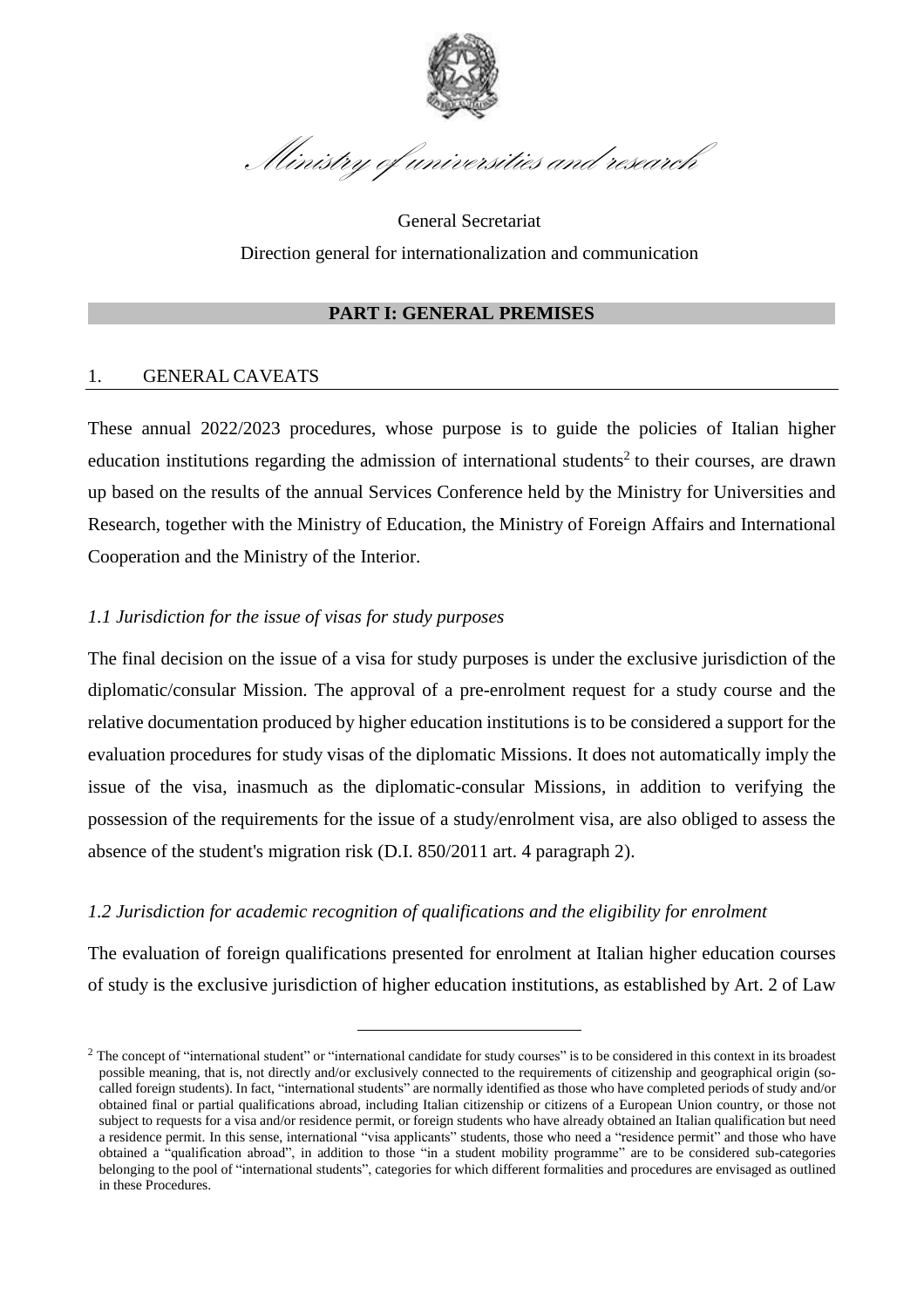

148/2002. The documentation referring to qualification and possibly that produced by the diplomaticconsular Missions, including the Declaration of Value3, is not mandatory and does not affect the evaluation decisions of the individual higher education institutions about admission to the chosen course4.

# <span id="page-6-0"></span>*1.3 Jurisdiction for the release and renewal of the residency permit*

The administrative procedure in place for the release and renewal of residency permits is the jurisdiction of the Ministry of the Interior and is regulated by the Consolidated Law of the dispositions concerning immigration regulations and norms on the treatment of foreigners (Legislative Decree n. 286 of 25 July 1998), by the relative Rules of implementation (Republic Presidential Decree n. 394 of 31 August 1999) and Law n. 68 of 28 May 2007, relative to the regulations concerning short-term stays of foreigners for visits, business, tourism and study.

# <span id="page-6-1"></span>2. SCOPE OF APPLICATION

# The following procedures apply:

- a) for the part relating to the formalities to be carried out at the diplomatic-consular Missions, to foreign candidates who need an entry visa to Italy for long-term stays<sup>5</sup> for enrolment at higher education institutions;
- b) for the part relating to the administrative procedure aimed at issuing and renewing the residence permit for students who need to obtain and/or renew the residence permit;
- c) for the part relating to enrolment and qualification recognition procedures, to all students and course candidates who have obtained a final and/or partial foreign qualification and who intend to enrol at Italian higher education institutions.

 $3$  In this regard, please note that the request for the Declaration of Value "... does not exclude the right/duty of the Administration to carry out its own independent assessments even if the diplomatic representation concerned has not provided the requested feedback or has provided it in general or insufficient terms" (see Council of State sentence no. 4613 of 4/9/07).

<sup>&</sup>lt;sup>4</sup> In line with the principles of the Lisbon Convention, with its application in the Italian system and with the practices shared at international level by the centres belonging to the ENIC and NARIC networks, see the "Evaluation methodology used in the procedures for the recognition of foreign qualifications in Italy" published by the Italian ENIC-NARIC centre (CIMEA): http://www.cimea.it/en/servizi/procedure-di-riconoscimento-dei-titoli/metodologica-valutativa.aspx

 $<sup>5</sup>$  In the case of dual citizenship, where one of which is Italian or of another EU country, it is the Italian or other EU citizenship which</sup> takes precedence as regards this circular (Art. 19, para. 2 of Law n. 218 of 31 May 1995).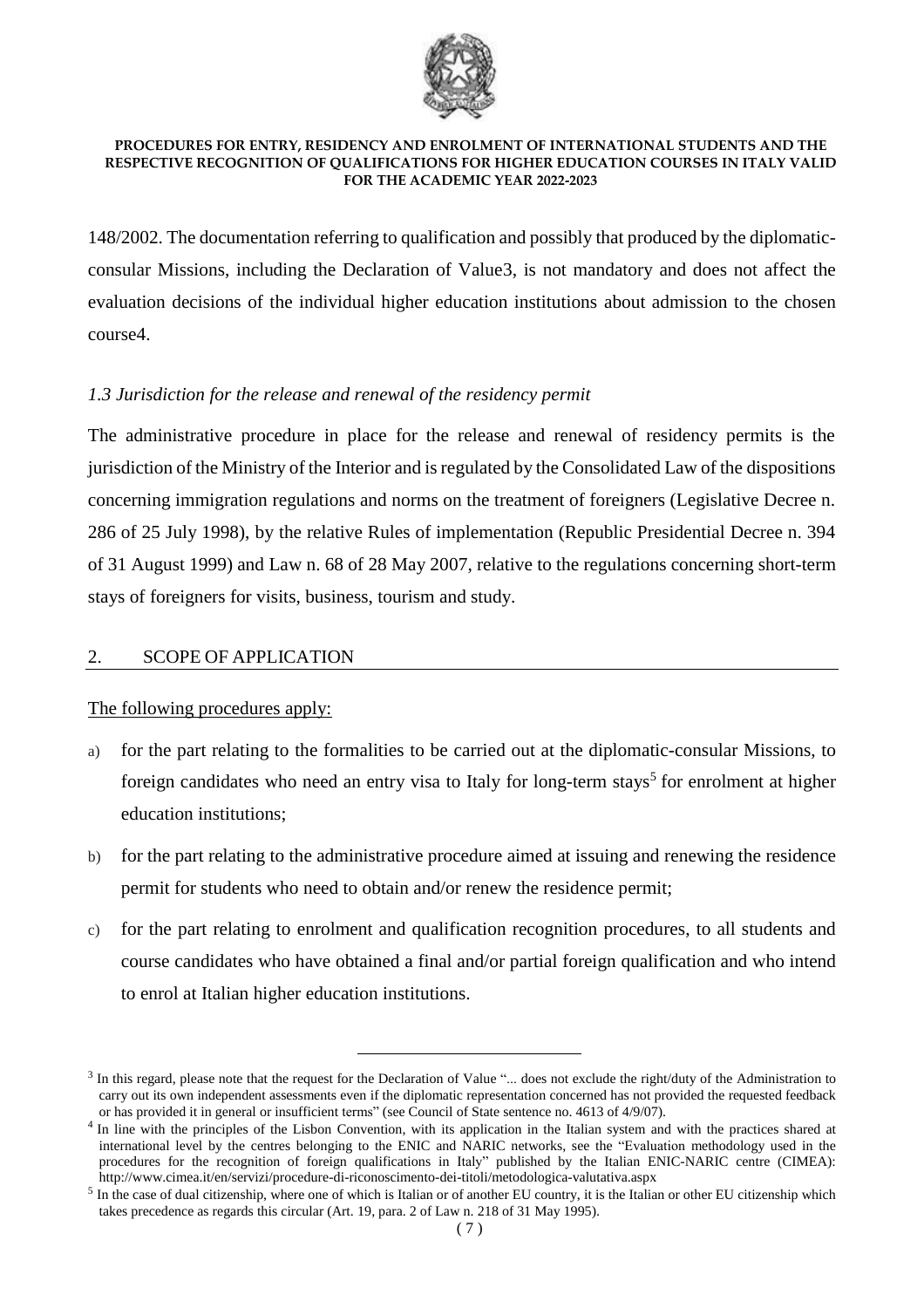

- d) As regards only the procedures relating to the issue of the entry visa and the relative residence permit, these procedures do not apply:
- e) to citizens belonging to European Union countries, as well as those from Norway, Iceland, Lichtenstein and the Swiss Confederation, the Republic of San Marino and the Holy See;
- f) to foreigners already legally present in Italy as expressly indicated in article 39, paragraph 5, of Legislative Decree no. 286 of 25 July 1998<sup>6</sup>;
- g) to students already present in the Schengen Area and beneficiaries of scholarships under European Union education, training and research programmes, to whom the instructions given for the "Erasmus Mundus", extended to the "Erasmus Plus" programme, as well as any further instructions on entry visas provided by the Visa Unit of the DGIT of the Ministry of Foreign Affairs and International Cooperation, will be applied.

Limited to the procedures and documentation necessary for the evaluation of the qualifications, to students attending courses organised jointly between two or more Italian and foreign institutions, reference should be made to the relevant conventions (Art. 3, comma 10 of Ministerial Decree 270/2004 and Art. 3, comma 8 of Presidential Decree 212/2005), endorsed by higher education institutions for the creation of such courses.

The residency permit for study purposes, issued for the attendance of single courses and/or foundation courses, can be renewed, in light of the provision contained in the Presidential Decree n. 394/1999 and subsequent amendments, the last part of paragraph 4 of article 46, for access to the various training courses, provided they are functional to these courses.

# <span id="page-7-0"></span>3. PROCEDURES FOR CITIZENS WHO DO NOT REQUIRE VISAS AND WHO HOLD A FOREIGN QUALIFICATION

<sup>&</sup>lt;sup>6</sup> "Access to higher technical education courses or higher education courses and to university specialisation schools, on equal terms with Italian students, is however guaranteed to foreigners with EU residency permits for long-term stay, with residency permits for subordinate work, for self-employment, for family reasons, for asylum, for subsidiary protection, for religious reasons, for the reasons referred to in articles 18, 18-bis, 20-bis, 22, paragraph 12 (c), and 42-bis, as well as holders of residency permits issued pursuant to Article 32, paragraph 3, of Legislative Decree 28 January 2008, n. 25, or foreigners legally resident for at least one year in possession of an upper secondary school qualification obtained in Italy, as well as to foreigners, wherever resident, who are holders of final secondary school diplomas of Italian schools abroad or of foreign or international schools, operating in Italy or abroad, subject to bilateral agreements or special regulations for the recognition of educational qualifications and who meet the general conditions required for entry for study purposes".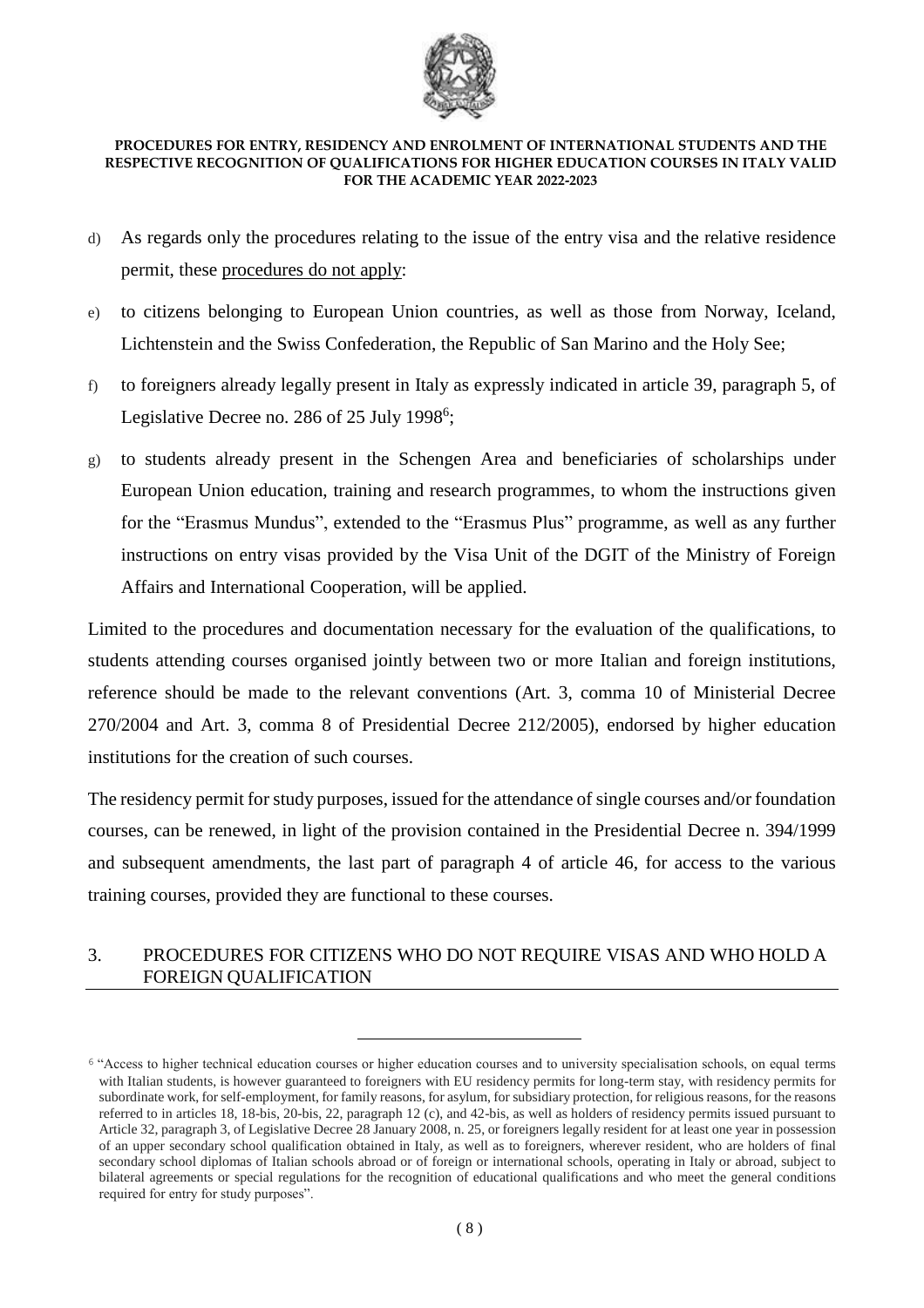

Italian candidates with a foreign qualification, from the European Union wherever resident and from outside the European Union duly resident in Italy or another European Union country, as per Art. 39, comma 5 of Legislative Decree n. 286 of 25.07.98, as modified by Art. 26 of Law n. 189 of 30 July 2002 "Modifications to the legislation on the subject of immigration and political asylum" gain access without quota contingents to university courses, if holding a qualification equivalent to the Italian one required and recognised as eligible according to the independent evaluation performed by the single higher education institution.

Candidates should present the enrolment request directly to the chosen higher education institution, according to the modality, terms, and requested documentation established by each institution. They accede under the same conditions extended to Italian citizens. Academic qualifications issued by foreign authorities must be accompanied by the documents indicated by the universities in respect of the Lisbon Convention: the student is obliged to produce the documentation that the institution deems necessary with a view to evaluating the foreign qualification concerning: eventual translations, legalisations, Diploma Supplements, exam certificates, Italian ENIC-NARIC (CIMEA) centre statements and Declaration of Value (*Dichiarazione di Valore*) produced by diplomatic Missions or other declarations that might serve to check the elements of the foreign qualification.

Citizens belonging to countries of the European Union should apply for registration at the registry office of the Municipality where they intend to reside following the conditions, modality and terms fixed by Legislative Decree n. 30 of 6 February 2007.

# <span id="page-8-0"></span>4. PRE-ENROLMENT REQUESTS AND PRELIMINARY EVALUATION OF **CANDIDATES**

The application for admission to *Laurea* and *Laurea Magistrale* degree courses for international students applying for visas and residing abroad must take place through a prior university preenrolment procedure, which precedes the subsequent enrolment phases.

# <span id="page-8-1"></span>*4.1 University pre-enrolment*

In order to start the university pre-enrolment procedures, the universities will instruct candidates in their study courses to access the UNIVERSITALY portal (https://www.universitaly.it) to fill in the relative "pre-enrolment request" online. Within the UNIVERSITALY portal, all the information for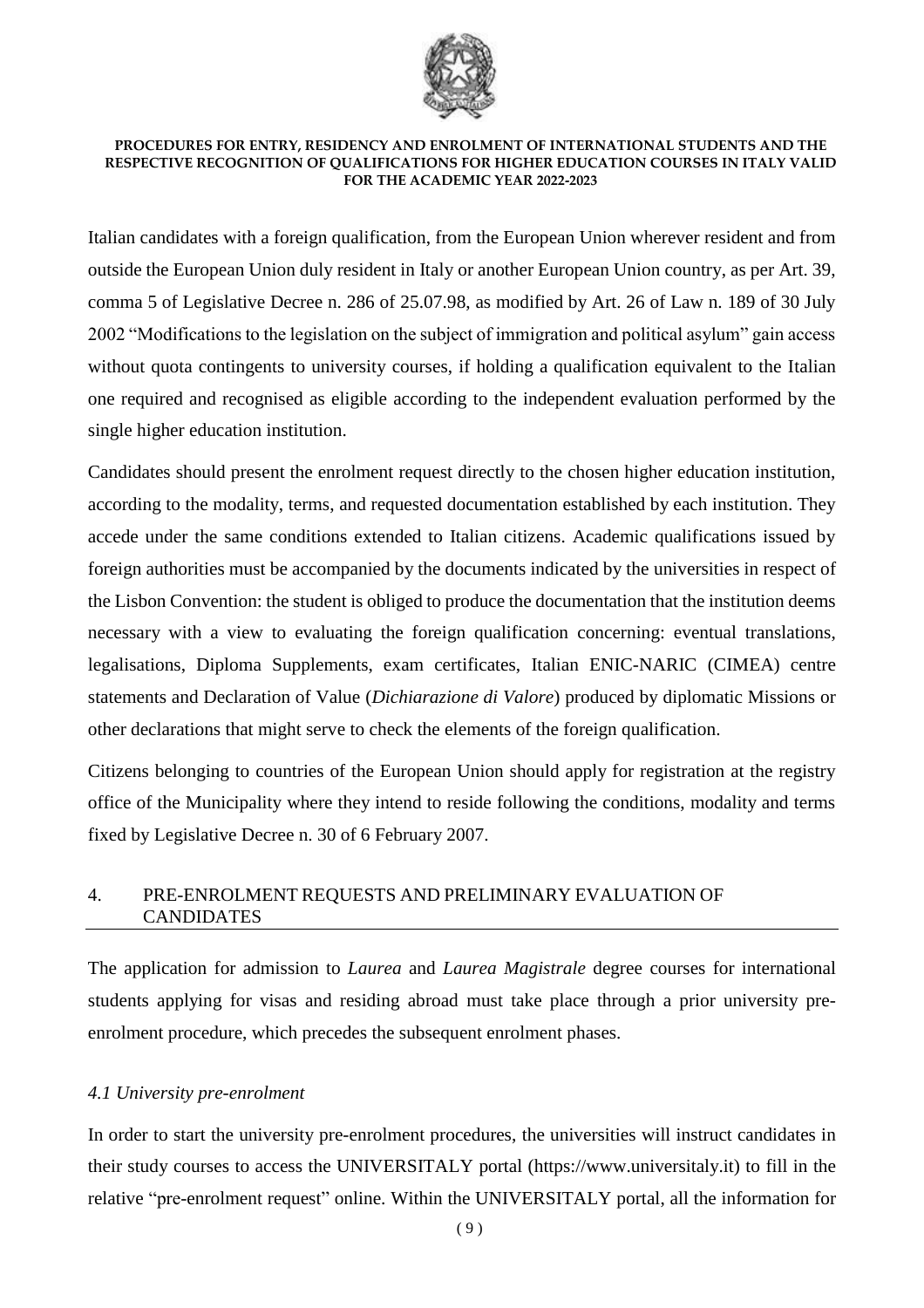

the completion of pre-enrolment requests will be found to facilitate the admission of candidates to university courses and related institutions and complete the pre-enrolment request. The subsequent pre-enrolment phases will be completed at the relevant diplomatic-consular Missions to obtain the relevant visa. The deadlines for the procedures relating to pre-enrolment in the *Laurea* and *Laurea Magistrale* degree courses, except those with admission quotas, are defined by each university and published on their respective websites.

Registration for admission tests to *Laurea Magistrale* degree courses in Medicine and Surgery, Medicine and Surgery in the English language where offered by universities, Dentistry and Dental Prostheses, Veterinary Medicine, and courses dedicated to the training of an Architect, follows the procedures outlined in the portal http://www.universitaly.it/. The registration for the test is carried out online by the student. Registration for the test does not exempt the student from requesting an entry visa at the diplomatic-consular Missions, which must instead be initiated and formalised, in the manner foreseen, no later than the deadlines established by the calendar relating to the procedures for enrolment nationally planned Bachelor's and Master's Degree courses.

The procedures relating to pre-enrolment in *Master Universitari*, *Dottorati di Ricerca, Scuole di specializzazione* and foundation courses (*Corsi propedeutici*), which must again be carried out on the <http://www.universitaly.it/> portal, do not follow the deadlines for enrolment in *Laurea* and *Laurea Magistrale* degree courses, but take place according to the terms autonomously decided by the individual institutions, about the start of the courses themselves. Once the pre-enrolment application has been completed, all candidates must apply for a university study/enrolment visa at the Italian consular diplomatic mission of the country of residence.

### <span id="page-9-0"></span>*4.2 Preliminary evaluation*

The university institutions will be able to carry out their own preliminary assessment of the individual applications by requesting from the student a copy of the academic qualifications and any other document deemed useful for the purpose of this preliminary assessment (certificates from official foreign authorities, certificate issued by the Italian ENIC-NARIC centre, etc.). The institution will validate the pre-enrolment application by entering the relevant data on the UNIVERSITALY portal. The university will indicate whether and for which documents the authenticity has been verified, as well as indicating which documentation is necessary for its own evaluation purposes. Where the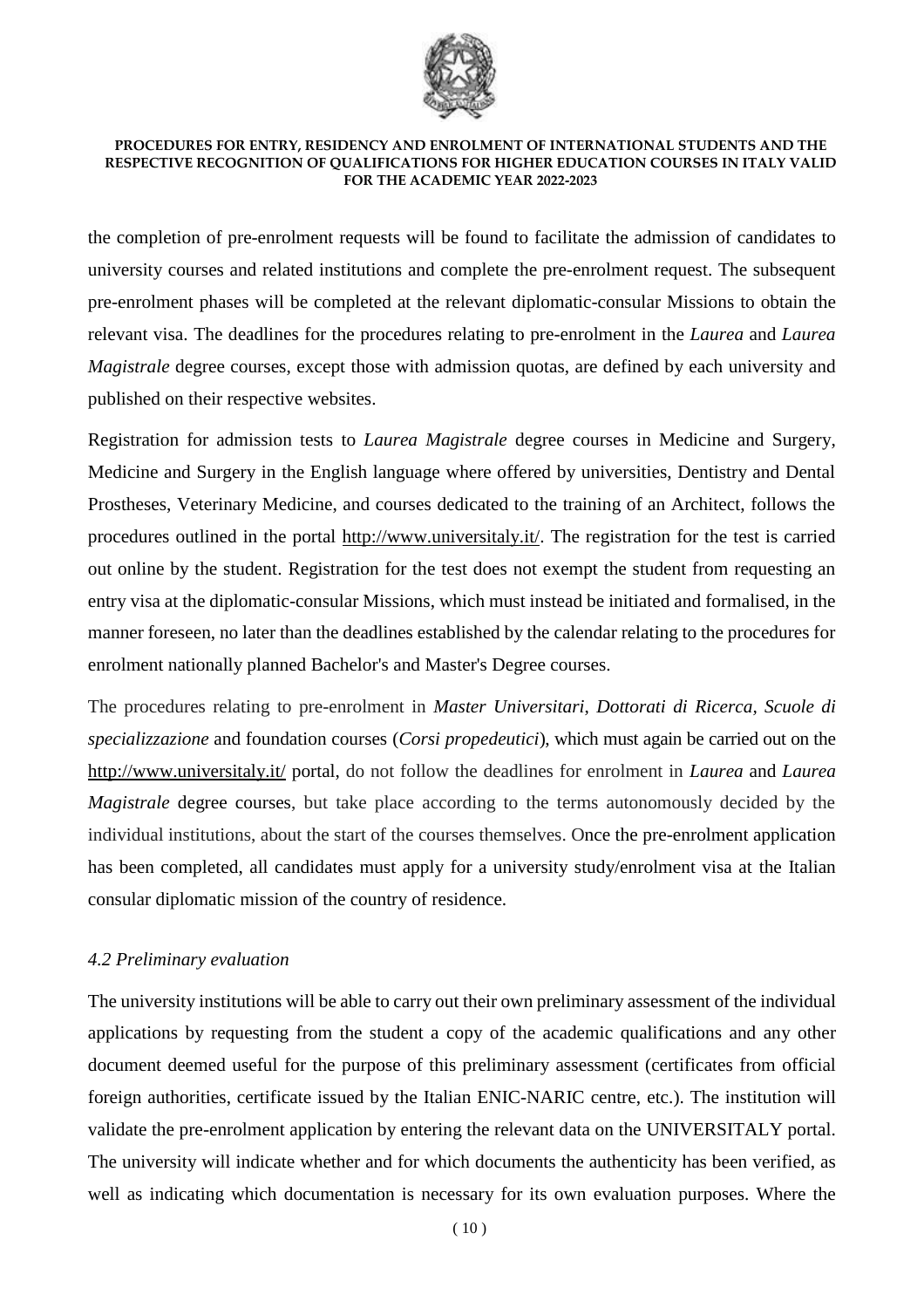

university has decided to request the issuance of a certificate of comparability of the foreign qualification by the Italian ENIC-NARIC centre (CIMEA) and this has been issued to the candidate, the presentation of the Declaration of Value is no longer necessary. The university will also have the right to attach any additional documentation to the candidate's application that may facilitate the diplomatic-consular Missions in completing the university pre-enrolment procedure. The preliminary acceptance by the university does not confer any right to obtain a visa. This last indication must be clearly reported by the universities in communications with candidates who have obtained a letter of eligibility for enrolment and reported in any communication relating to these procedures.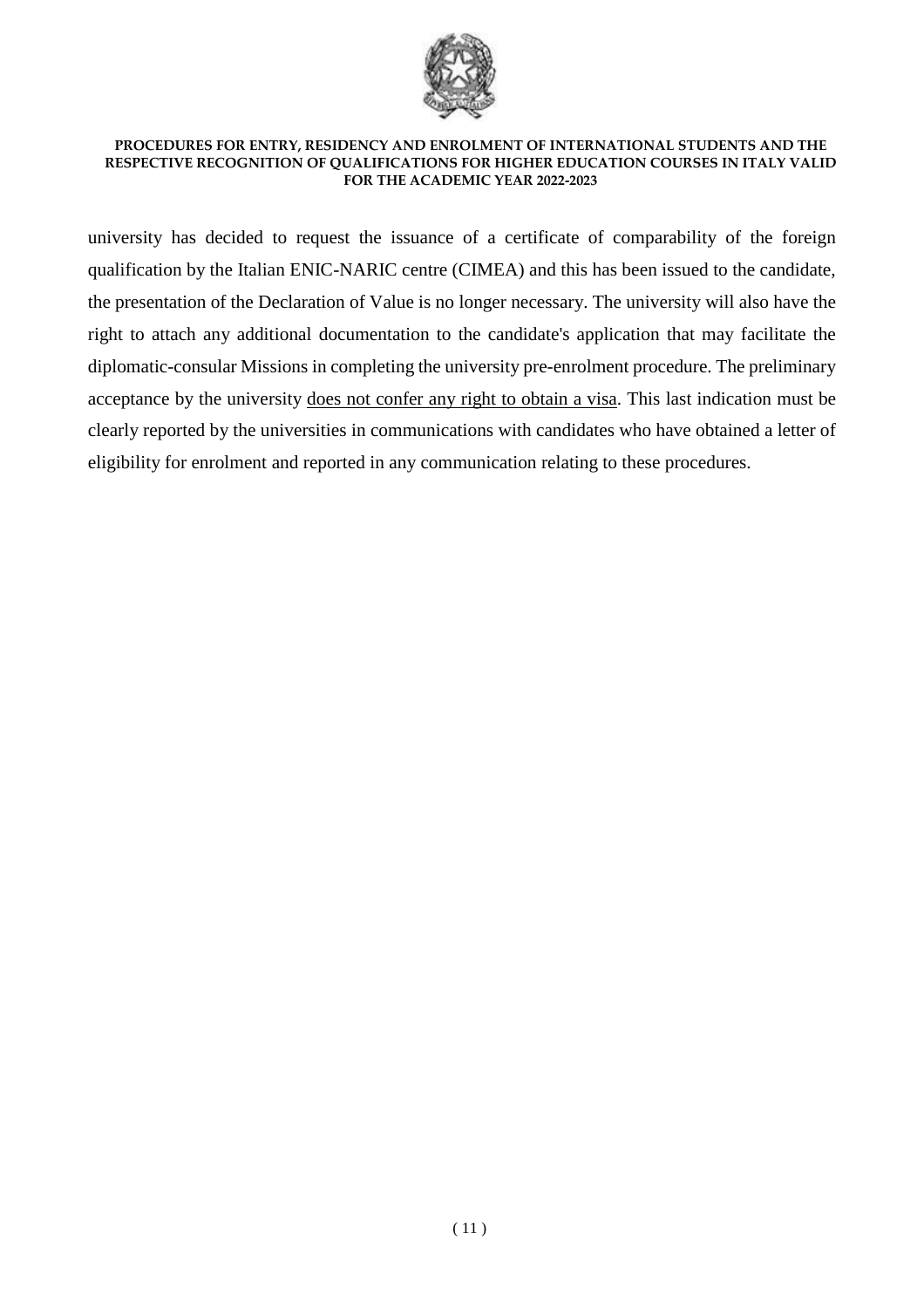

### <span id="page-11-0"></span>**PART II: ENROLMENT IN LAUREA DEGREE AND LAUREA MAGISTRALE DEGREE COURSES**

### <span id="page-11-1"></span>1. PREMISE

The *Laurea* degree courses (1<sup>st</sup> cycle) normally last three years, while the *Laurea Magistrale* degree courses  $(2<sup>nd</sup>$  cycle) are divided into:

- a) *Laurea Magistrale* degree course of two years, subsequent to the *Laurea* degree course;
- b) Single-cycle *Laurea Magistrale* degree, lasting five or six years (i.e. Medicine and Surgery, Dentistry, Veterinary Medicine, single-cycle Architecture, Law and Art Restoration).

Documents drafted in a foreign language for consignment to diplomatic-consular Missions must be accompanied by an official translation into Italian. The Mission will return the original academic qualifications furnished with the consular legalisation, except for those cases in which the Country where the qualifications were issued already applies the Apostille**.** The said documents will not be sent by the Missions to the Universities, but should be consigned directly by the student to the academic authorities during the period of completion of the enrolment procedures which occur in Italy, following the methods and timelines adopted by the institution.

For the procedures of qualification evaluation performed by the institutions, the student can verify directly with the university applied to which kind of translation must be produced (sworn, certified etc.) and for which foreign languages said translation is, or is not, exempted. In cases in which a foreign student already enrolled at an Italian University has abandoned his/her studies and requests a new enrolment at the same or a different University, he/she cannot use the specific student residency permit which was granted for the first enrolment.

The decision to interrupt studies results in a shortcoming of the requisites stipulated for the stay in the national territory and, consequently, in the withdrawal of the authorising permit and the obligation to leave the National Territory. Higher education institutions publish the list of places reserved for international students applying for a visa for each course (defined as "quota" - ref. Article 39 of Legislative Decree no. 286 of 25 July 1998) to allow interested parties to submit the pre-enrolment request.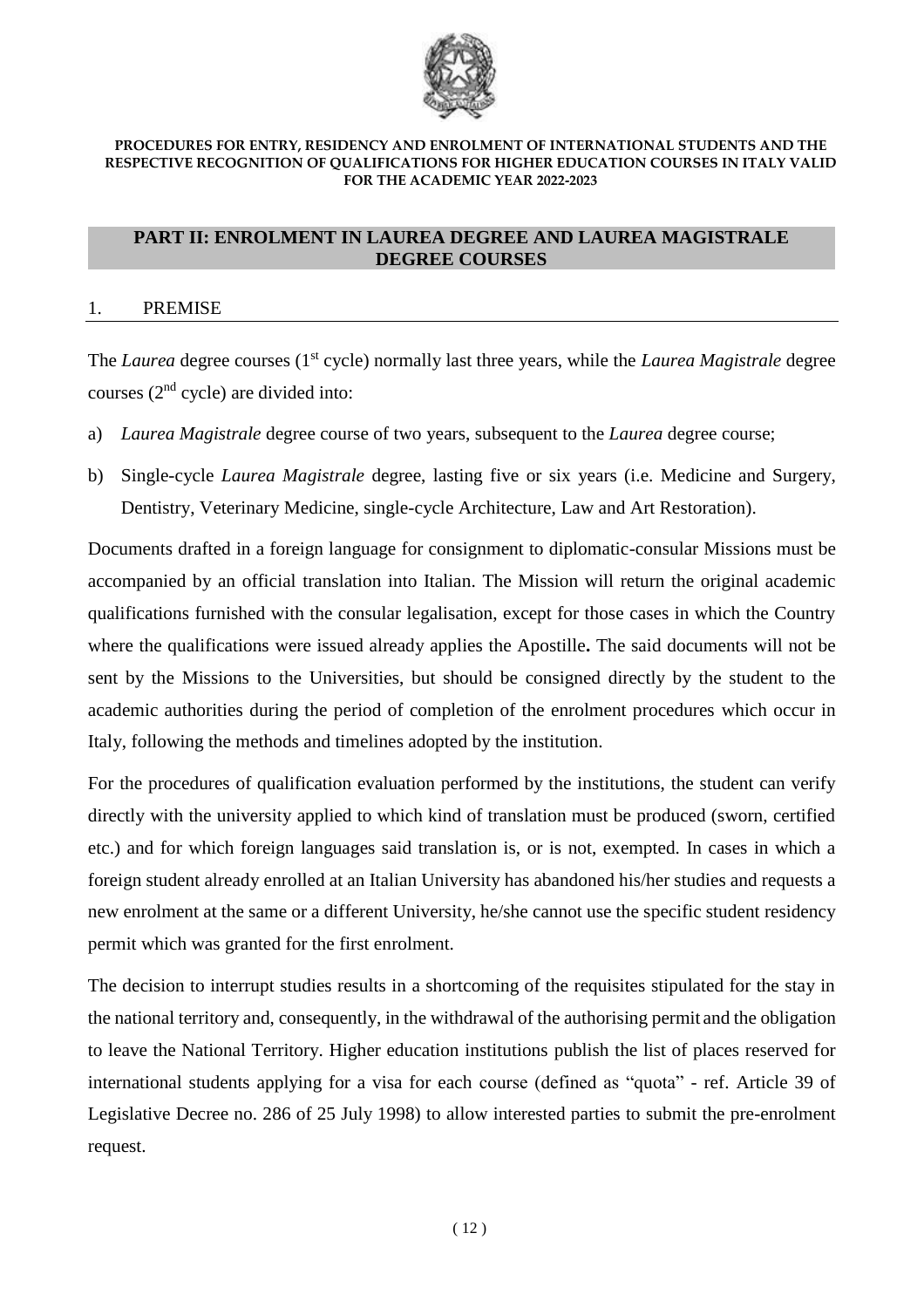

# <span id="page-12-0"></span>2. PRE-ENROLMENT REQUEST FOR LAUREA DEGREE OR LAUREA MAGISTRALE A CICLO UNICO (SINGLE-CYCLE) DEGREE COURSES

Students interested in *Laurea* or *Laurea Magistrale* (single-cycle) courses should:

- a) access the UNIVERSITALY portal and fill in the related "pre-enrolment request", which must be submitted subsequently to the Italian Mission of the place of residence once validated digitally by the university of reference;
- b) if they possess one of the academic qualifications in Attachment 1 of these dispositions, they choose only one of the study courses indicated in the database to be found inside the preenrolment request of the UNIVERSITALY portal. For those study courses where a unique national access test is necessary, such that is Medicine and Surgery, Dentistry and Dental Prostheses, Veterinary Medicine and specific courses to become an Architect, the pre-enrolment request is to be considered automatically presented to all the other Universities indicated at the time of enrolment for the test as alternatives to the first choice;
- c) if they possess a qualification contained in Attachment 2 of these dispositions, they can choose a course irrespective of the number of reserved places;

If the student is in the last year of secondary school and is about to take the final exam and/or the special academic competence exams where provided for, or if the university has indicated in the preenrolment request of the candidate that admissibility to the course is subject to further obligations, the application must be considered as accepted conditionally by the respective university, pending validation by the latter on the UNIVERSITALY portal.

<span id="page-12-1"></span>*2.1 Preparatory documents to be presented to diplomatic-consular Missions when making the entry visa*

- a) original copy of final secondary education qualification, obtained after at least 12 scholastic study years, or a fully legal substitute certificate;<sup>7</sup>
- b) certificate declaring the pass grade of an eventual special academic competence exam eventually

<sup>&</sup>lt;sup>7</sup> If the qualification of secondary education has been obtained at the end of a period of less than 12 scholastic study years, please refer to what is indicated in Annex 1.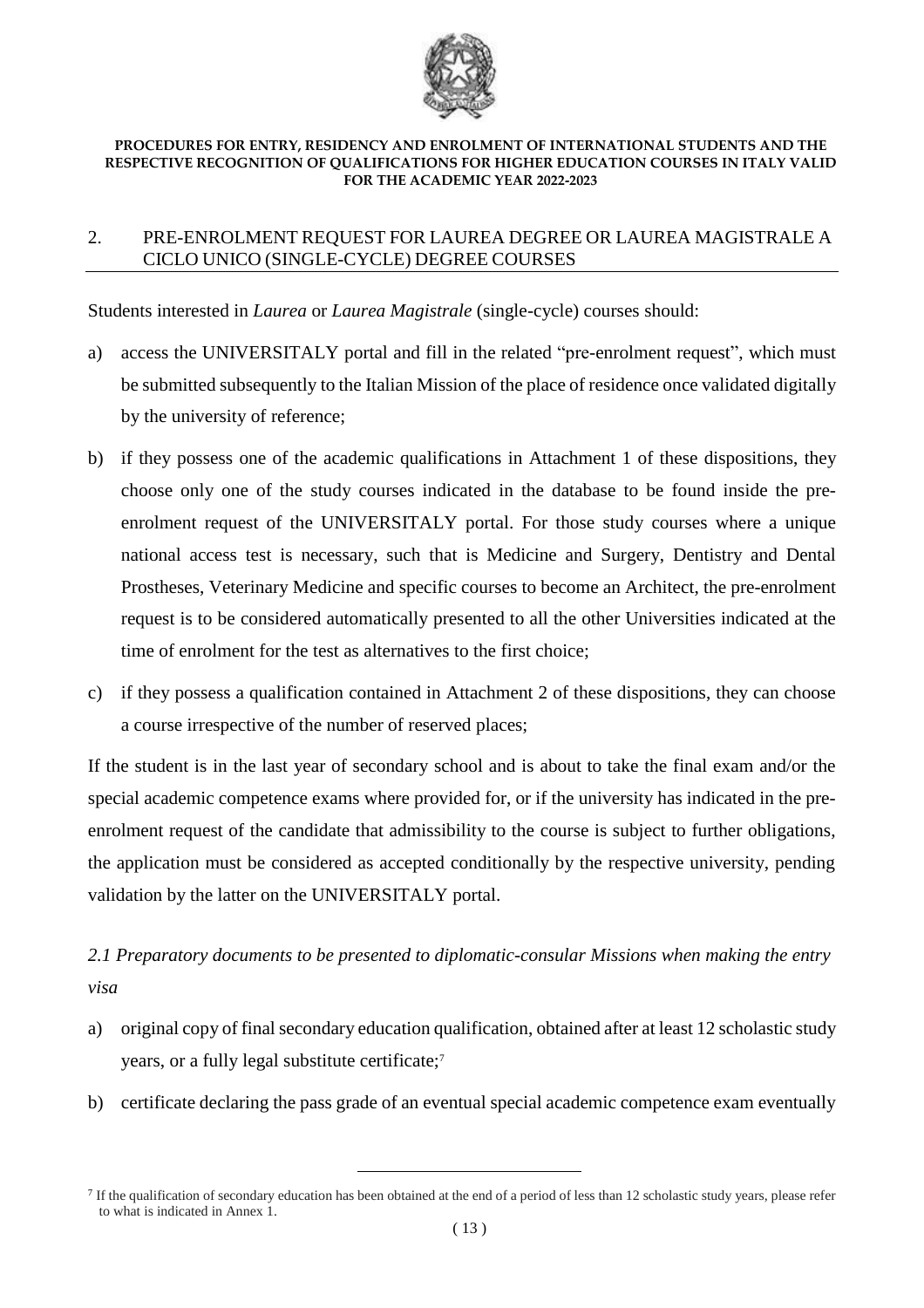

required for entry to University in the Country of origin;

- c) two photographs (of which one must be authenticated by the Italian Mission having jurisdiction for that territory);
- d) a summary of the pre-enrolment request as validated by the university<sup>8</sup>.

# <span id="page-13-0"></span>*2.2 Documents normally requested by higher education institutions<sup>9</sup>*

- a) original copy of final secondary education leaving qualification, obtained after at least 12 scholastic study years<sup>10</sup>, or a fully legal substitute certificate; the final qualification may be accompanied and at the discretion of each individual higher education institution by a statement released by the Italian ENIC-NARIC centre (CIMEA), by a declaration of official foreign institutions or by a Declaration of Value (*Dichiarazione di Valore*) 11;
- b) certificate declaring the pass grade of a special academic competence exam eventually required for entry to University in the Country of origin;
- c) if necessary, the translation of the documents listed in points a) and b);

 $\overline{a}$ 

d) if necessary, any other documentation required by the university, also concerning verifying the authenticity of the foreign qualification.<sup>12</sup>

<sup>&</sup>lt;sup>8</sup> Failure by the University to validate the pre-enrolment request entails the automatic denial of the entry visa, if the visa application has already been received by the diplomatic-consular Mission of reference.

<sup>&</sup>lt;sup>9</sup> The documentation referring to the foreign qualification and requested by the university is meant to verify the main elements of the foreign qualification and to check its comparability with an equivalent Italian qualification, therefore each single university can request this type of documentation independently, in the most appropriate form, in order to assess the eligibility of the foreign qualification for admission to the chosen course.

 $10$  Cf. note 8.

 $11$  The documentation provided by Italian diplomatic missions does not affect the evaluation decisions of the single higher education institutions as regards the foreign qualifications for enrolment in courses. In this regard, it should be remembered that the request for a Declaration of Value (*Dichiarazione di valore*) "does not exclude the right and duty of the Administration to perform its own autonomous evaluation even in cases where the relevant diplomatic mission has not provided the required reply or has provided it with insufficient or generic contents" (cf. Council of State sentence n. 4613 of 4/9/07).

<sup>&</sup>lt;sup>12</sup> Higher education institutions are invited to put in place useful tools for the verification of qualifications that can facilitate the entry of candidates with a foreign qualification, in line with the provisions of the recent "Recommendation of the Council of the European Union on the promotion of automatic mutual recognition of higher education qualifications and secondary education and training qualifications and the results of study periods abroad", including the use of new tools and new technologies made available internationally, including *blockchain* technology and the statements of verification of qualifications by the Italian ENIC-NARIC centre (CIMEA).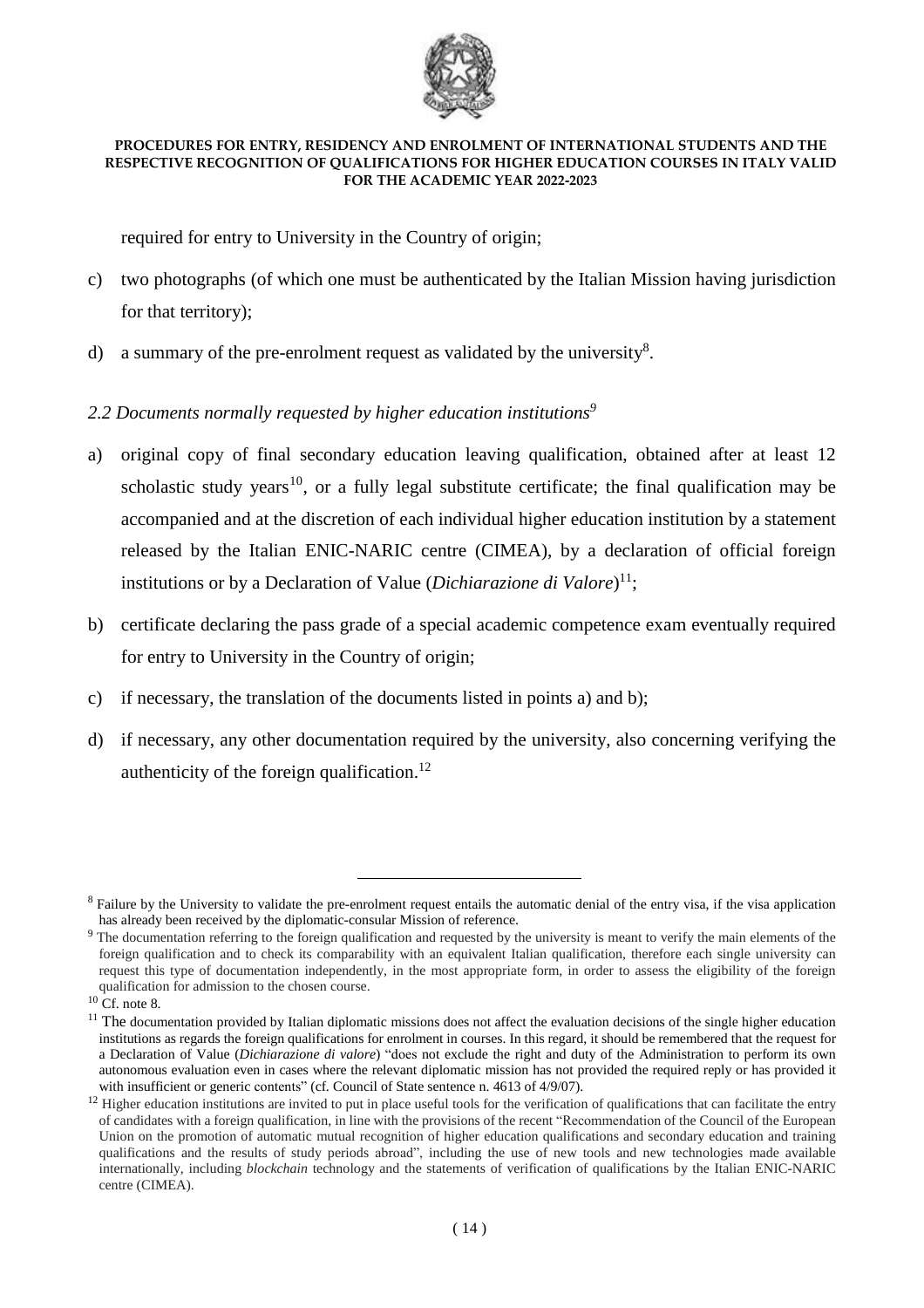

# <span id="page-14-0"></span>3. PRE-ENROLMENT REQUEST FOR LAUREA MAGISTRALE DEGREE COURSES (NOT SINGLE-CYCLE)

Students interested in *Laurea Magistrale* degree courses (not single-cycle) must register on the UNIVERSITALY portal and pre-enrol according to the procedures indicated therein. They will then communicate to the Italian Mission in the country of origin the summary of the pre-enrolment request generated within the UNIVERSITALY portal, as validated by the institution of higher education.<sup>13</sup>

# <span id="page-14-1"></span>*3.1 Preliminary documents to be presented to diplomatic-consular Missions*

- a) official foreign qualification corresponding to the first cycle of the qualifications framework of the Bologna Process and level 6 according to the European Qualifications Framework (EQF), obtained at a higher education institution that allows the continuation of studies in the issuing Country at academic institutions at the next level (second cycle of the Bologna Process/level 7 EQF);
- b) certificate released by the University of reference stating the exams passed and, for each subject, detailed programmes for the completion of said qualifications. The student can check at the time of publication the number of places each University reserves for each single degree course. If and for which foreign languages, the translation for said certificate has been exempted. Postsecondary studies (exams and credits) already gained can be certified by the Diploma Supplement, where in place;
- c) two photographs (of which one must be authenticated by the competent Italian Mission for that territory);
- d) the summary of the pre-enrolment request as validated<sup>14</sup> by the University.

 $<sup>13</sup>$  Requests are also "conditionally" accepted by the diplomatic-consular Missions, from those who, while having finished their study</sup> course, are not yet in actual possession of the relative qualification or in cases where the admission is subordinate to other requirements.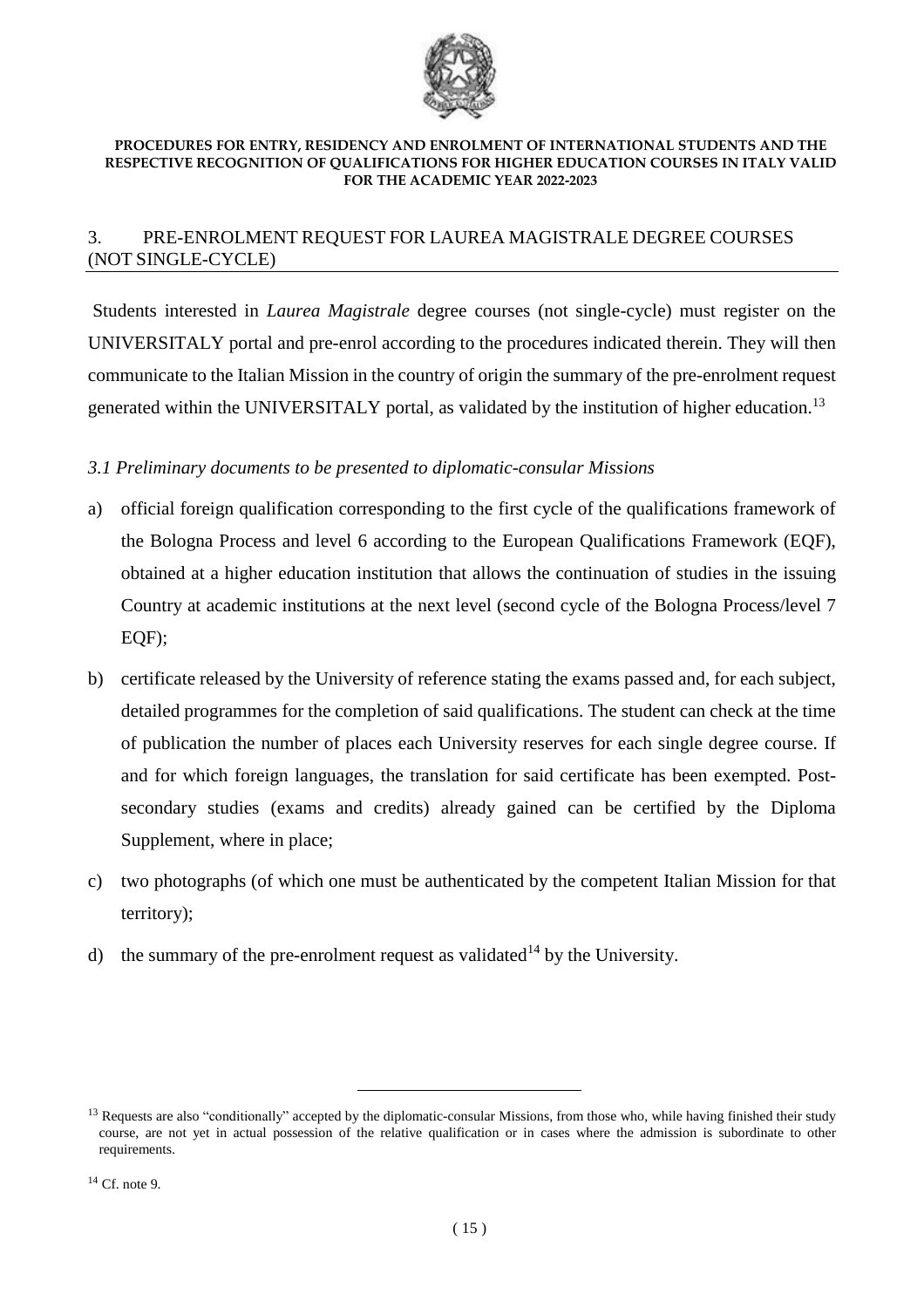

# <span id="page-15-0"></span>*3.2 Documents normally requested by higher education institutions* <sup>15</sup>

- a) official foreign qualification corresponding to the first cycle of the qualifications framework of the Bologna Process and level 6 according to the European Qualifications Framework (EQF) obtained at a higher education institution that allows the continuation of studies at academic institutions in the issuing Country at the next level (second cycle of the Bologna Process/level 7 EQF), and which does not present any "substantial difference" according to the principles of the Lisbon Convention and the national methodology adopted by the Italian ENIC-NARIC centre  $(CIMEA)^{16}$ ; the final qualification can be accompanied alternatively, and at the discretion of the individual higher education institution, by a statement issued by the Italian ENIC-NARIC centre (CIMEA), by a certificate from foreign official bodies or by a Declaration of Value<sup>17</sup>;
- b) certificate released by the University of reference declaring the exam transcripts, as well as, for each subject, detailed programmes for the completion of said qualifications; the study programme can be certified by the Diploma Supplement, where in place;
- c) eventual translations of the documents listed in points a) and b);

 $\overline{a}$ 

d) other eventual documents requested by the university, including those relevant for verifying the authenticity of the foreign qualification $18$ .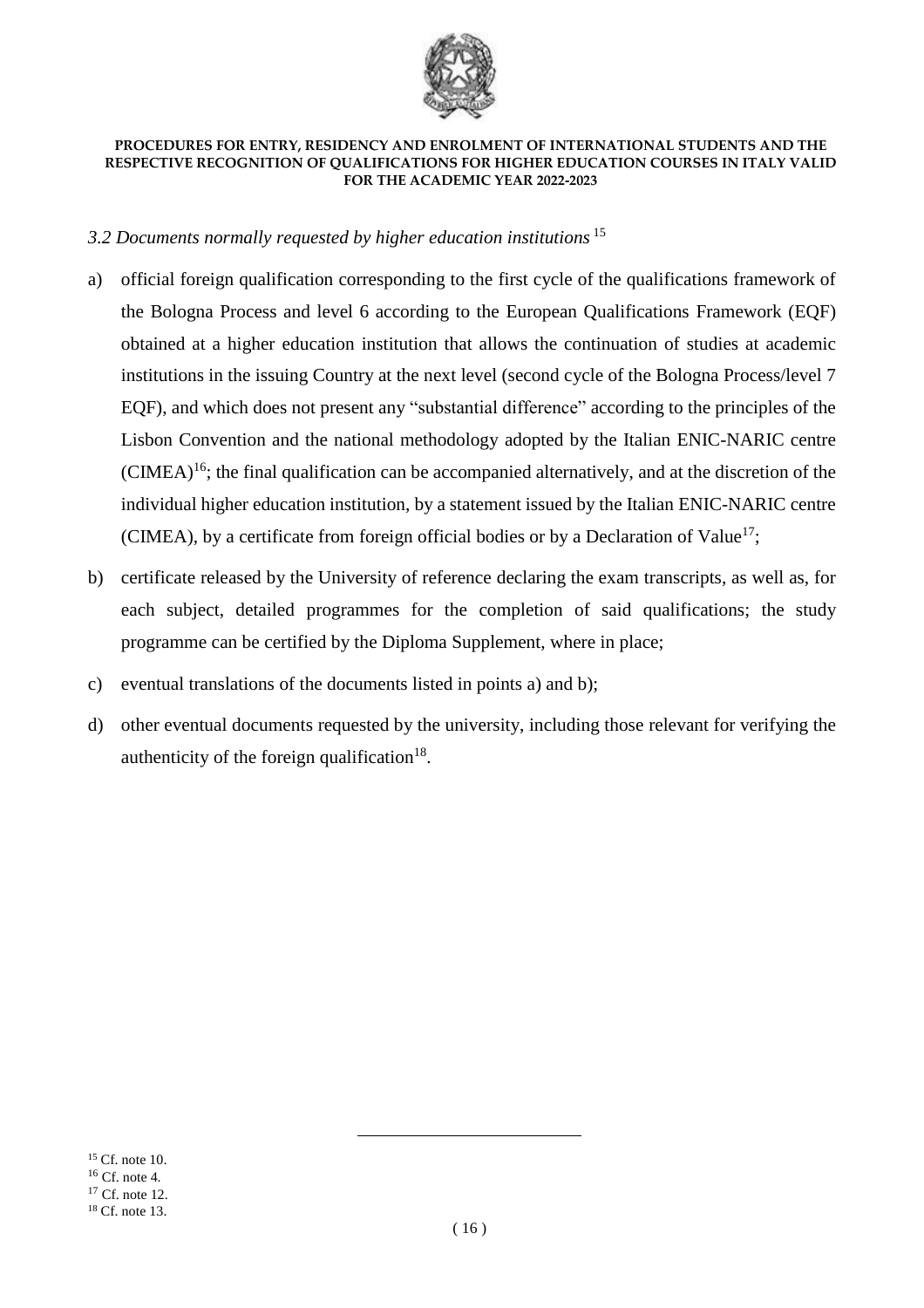

Ministry of universities and research

General Secretariat Direction general for internationalization and communication

### **PART III: PROFICIENCY IN THE ITALIAN LANGUAGE**

## <span id="page-16-1"></span><span id="page-16-0"></span>1. TEST OF PROFICIENCY IN THE ITALIAN LANGUAGE

Higher education institutions are obliged to test students' linguistic ability for admission to courses. Each institution must organise a test of proficiency in the Italian language, obligatory for all *Laurea*  degree and *Laurea Magistrale a ciclo unico* (single-cycle) degree courses, except for those cases which are exempted as indicated in the following paragraphs 1.1 and 1.2. This test is to be held preferably off-campus and before the visa application, thereby allowing for the certification of this proficiency during the request for a study visa, for an acceleration of such procedures, and to lessen the pressure on the candidate.

The outcome of the evaluation of linguistic knowledge must be certified in the pre-enrolment request and the eventual letter of eligibility for enrolment in order to exempt the diplomatic-consular Missions from the aforementioned verification. Even in the case of courses held in other languages, this language element must always be indicated in the pre-enrolment request and the eventual letter of eligibility for enrolment. Considering that a test of Italian knowledge is not required for such courses, students must still deliver satisfactory certification of an adequate knowledge of the foreign language in which the course is held. If any, nobody may be admitted to further competitive or aptitude tests who has not passed the language test. Regarding the *Laurea Magistrale* (not single-cycle) degree courses, independent decisions by the universities may include passing the test of proficiency in the Italian language.

### <span id="page-16-2"></span>*1.1. Exemption from the language proficiency test*

The students exempted from the Italian language test but subject to the limit of the specific number of places reserved for visa applicants and residents abroad are those who have obtained certificates of proficiency in the Italian language with a grade not inferior to the B2 level of the Council of Europe, awarded as determined by the CLIQ (Italian Quality Language Certification) quality system, which unites in one group the current certification bodies (University for Foreigners of Perugia, University for Foreigners of Siena, Rome Tre University and the Dante Alighieri Society) as well as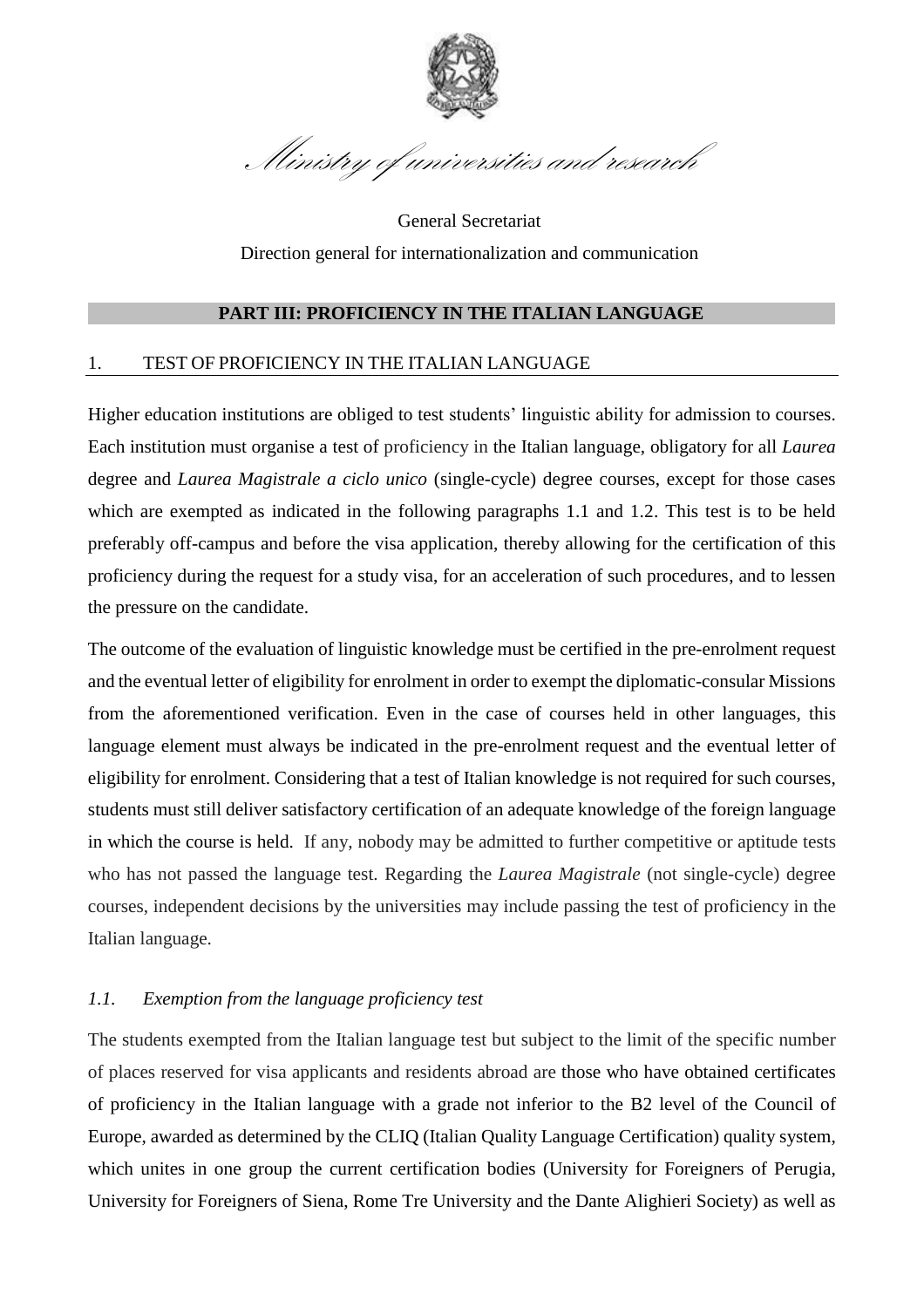

University for Foreigners "Dante Alighieri" of Reggio Calabria, including agreements with Italian Institutes of Culture abroad or other institutions. These certifications may be earned in the country of origin, in the approved exam centres found worldwide.

<span id="page-17-0"></span>*1.2. Exemption from the language proficiency test and quotas*

For enrolment in *Laurea* and *Laurea Magistrale a ciclo unico* (single-cycle) degree courses, exemption of the language test is granted, irrespective of the number of reserved places:

- a) those students who hold the final 4- or 5-year senior secondary school diploma awarded by Italian State or State-recognised schools abroad;
- b) those students holding one of the final leaving qualifications from a secondary School as listed in Attachment 2;
- c) the holders of certificates about the Lower Secondary School final qualification obtained in Argentina, which certify the attendance of a study course which includes the teaching, for at least five years, of the Italian language, according to Law no. 210 of 7.6.1999 (*Gazzetta Ufficiale* no. 152 of 1.7.1999);
- d) those students who have earned the Diploma in Italian Language and Culture at the Universities for Foreigners of Perugia and Siena;
- e) those students who have earned the certification in Italian language proficiency, with a grade of C1 or C2 of the Council of Europe, awarded as determined by the CLIQ (Italian Quality Language Certification) quality system, which unites in one group the current certification bodies (Universities for Foreigners of Perugia and Siena, Roma Tre University and the Dante Alighieri Society), as well as those issued by the University for Foreigners "Dante Alighieri" of Reggio Calabria, including agreements with Italian Institutes of Culture abroad or other accredited institutions.
- f) for enrolment in *Laurea Magistrale* degree courses (should the University autonomously require the test), exemption is granted to those students holding the qualifications outlined in the previous letters d) and e).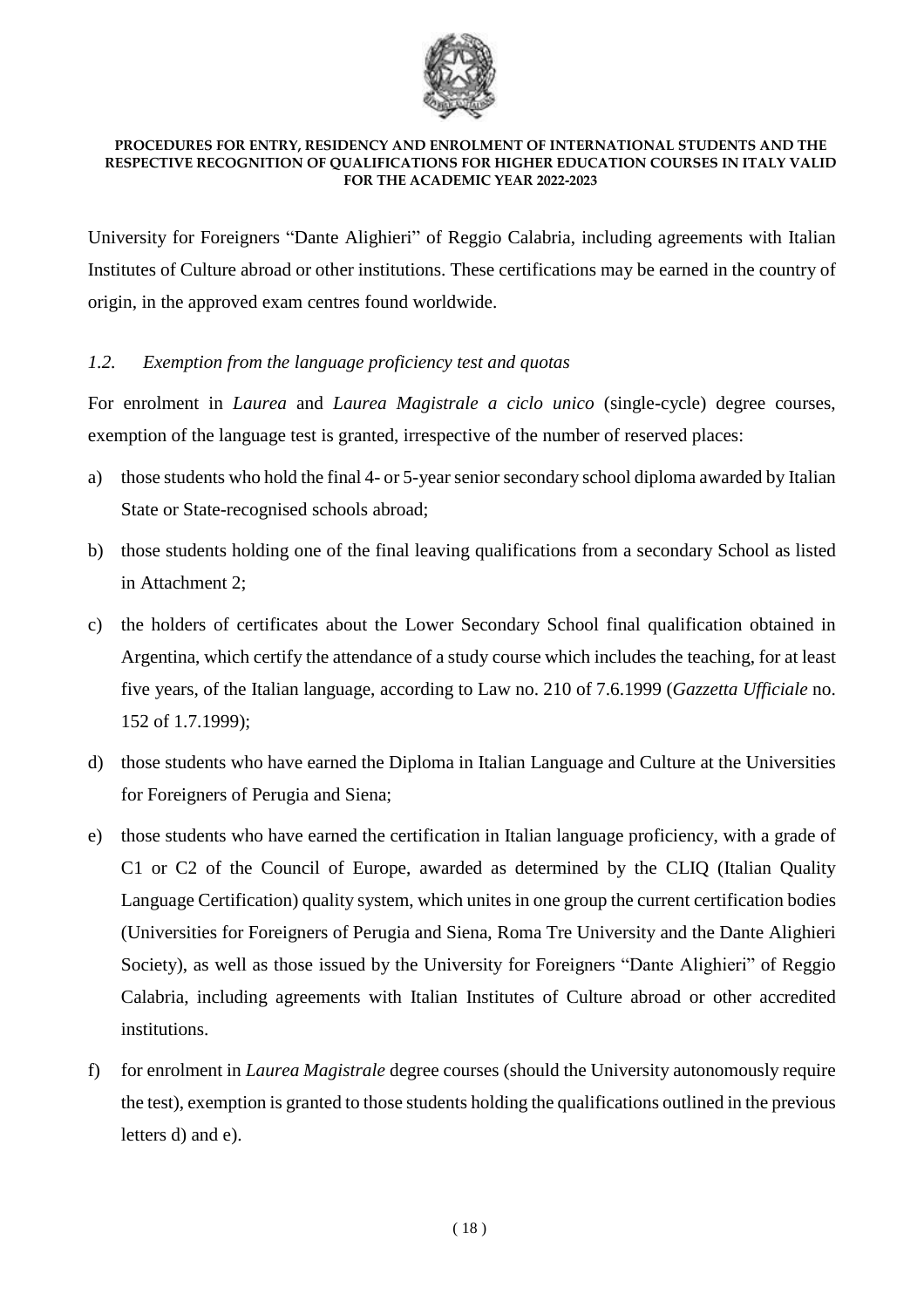

Ministry of universities and research

General Secretariat Direction general for internationalization and communication

### <span id="page-18-0"></span>**PART IV: INCOMING VISA FOR STUDY PURPOSES, RESIDENCY PERMIT AND SUBSEQUENT MEASURES**

## <span id="page-18-1"></span>1. INCOMING VISA FOR SITTING ENTRY TESTS

For students who are regularly pre-enrolled (see Part I, 4.1) and for whom the application by the institution of higher education received within the UNIVERSITALY portal has been validated, the diplomatic-consular Missions will issue, having completed their checks, a "D" type STUDY visa for "University Enrolment."

Students regularly pre-enrolled and who have received provisional confirmation from the University (because they are not yet physically in possession of the relevant local qualification or because waiting to participate in the entrance or language exam), the diplomatic-consular missions will still issue a "D" type STUDY visa for "University Enrolment" in order to allow them to take the entrance exams to the University/AFAM and to proceed, in case of passing the selection, with the subsequent enrolment without having to return to the country of origin. If the admission tests or language exams take place before the final school diploma is obtained or at a time that does not allow the regular preenrolment to be completed, students must request a short-term entry visa (Schengen Uniform Visa for stays of less than 90 days)<sup>19</sup> of duration commensurate with the actual needs of the student, having ascertained the existence of the conditions and requirements for this type of visa.

The diplomatic-consular Mission of reference will issue the national entry visa for STUDY "University Enrolment", with multiple entries, valid 365 days only following the student's admission to participate in the chosen course, once he/she has returned to the country of origin. The issue of a STUDY visa for "university enrolment" can only be granted for enrolment in a Laurea and Laurea Magistrale degree course and in no case is the issue of such a visa foreseen to foreigners enrolled in academic years subsequent to that of enrolment.

<sup>19</sup> Countries whose citizens need a short-stay visa:

http://www.esteri.it/mae/it/ministero/servizi/stranieri/ingressosoggiornoinitalia/visto\_ingresso/paesi\_soggetti\_visto.html Requirements to obtain a short-stay visa: <http://esteri.it/visti/home.asp>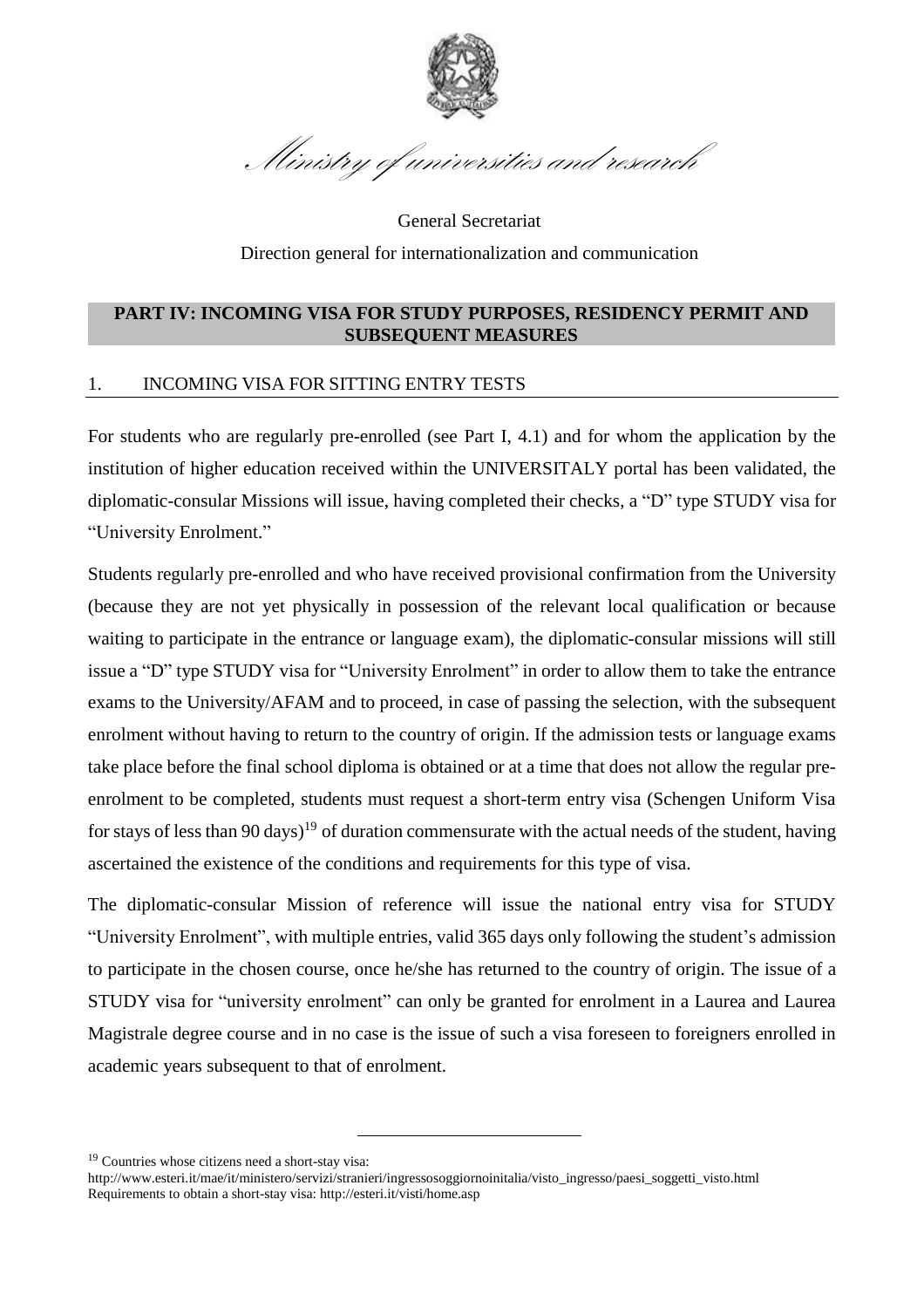

Participants in the admission tests, including the Italian language test, which take place after the award of the final school diploma or the completion of pre-enrolment, must present themselves at the chosen University with a passport with the specific entry visa for reasons of STUDY (University Enrolment) or with an eventual residency permit, or the receipt issued by the Post Office certifying the filing of the permit request. They will receive from the chosen university the indications for the delivery of the pre-enrolment request, authenticated by a signature, a photograph and the academic documents, with the prescribed consular documents, collected from the Italian diplomatic-consular mission.

## <span id="page-19-0"></span>2. REQUIREMENTS TO RECEIVE A STUDY VISA

To obtain a visa for STUDY purposes for University Enrolment (type D "national") and, subsequently, of a residency permit, the foreign student must demonstrate having the following requisites:

- a) Economic means for subsistence during the planned stay. These means are quantified as  $\epsilon$ 467.65 per month for each month of duration of the academic year<sup>20</sup>, equal to  $\epsilon$ 6079.45 per year. The availability in Italy of such means of support must be proven through personal or parental economic guarantees, or of Italian or by foreign bodies or citizens legally residing in the territory of the State, or provided by Italian Institutions or Authorities of proven liquidity, including Universities, local Government, foreign Institutions or Authorities deemed reliable by the Italian diplomatic Mission $21$ .
- b) The availability of the necessary sum for repatriation, which can also be demonstrated by showing a return ticket.
- c) Suitable lodgings in the national territory.
- d) Adequate insurance cover for medical expenses and hospital stays (Art. 39 paragraph 3 Consolidated Law n. 286/1998 and Ministry of the Interior Directive 01.03.2000), which the student must demonstrate being in possession of, at the time of the residency permit request. The

 $20$  The amount referred to is quoted in Circular n. 197, having as its object "Renewal of pensions, social security emoluments and emoluments in parallel with pensions for the year 2022", issued by *Istituto Nazionale della Previdenza Sociale* (Italian State pension authority), on 23 December 2021, where the amount of the "minimum state pension" is communicated.

 $21$  The mere application for an Italian government scholarship does not act as a document of economic cover. Students who, having requested but not yet obtained an Italian government scholarship, intend to present a request for enrolment also following the current norms must produce a document proving economic cover just like the other candidates.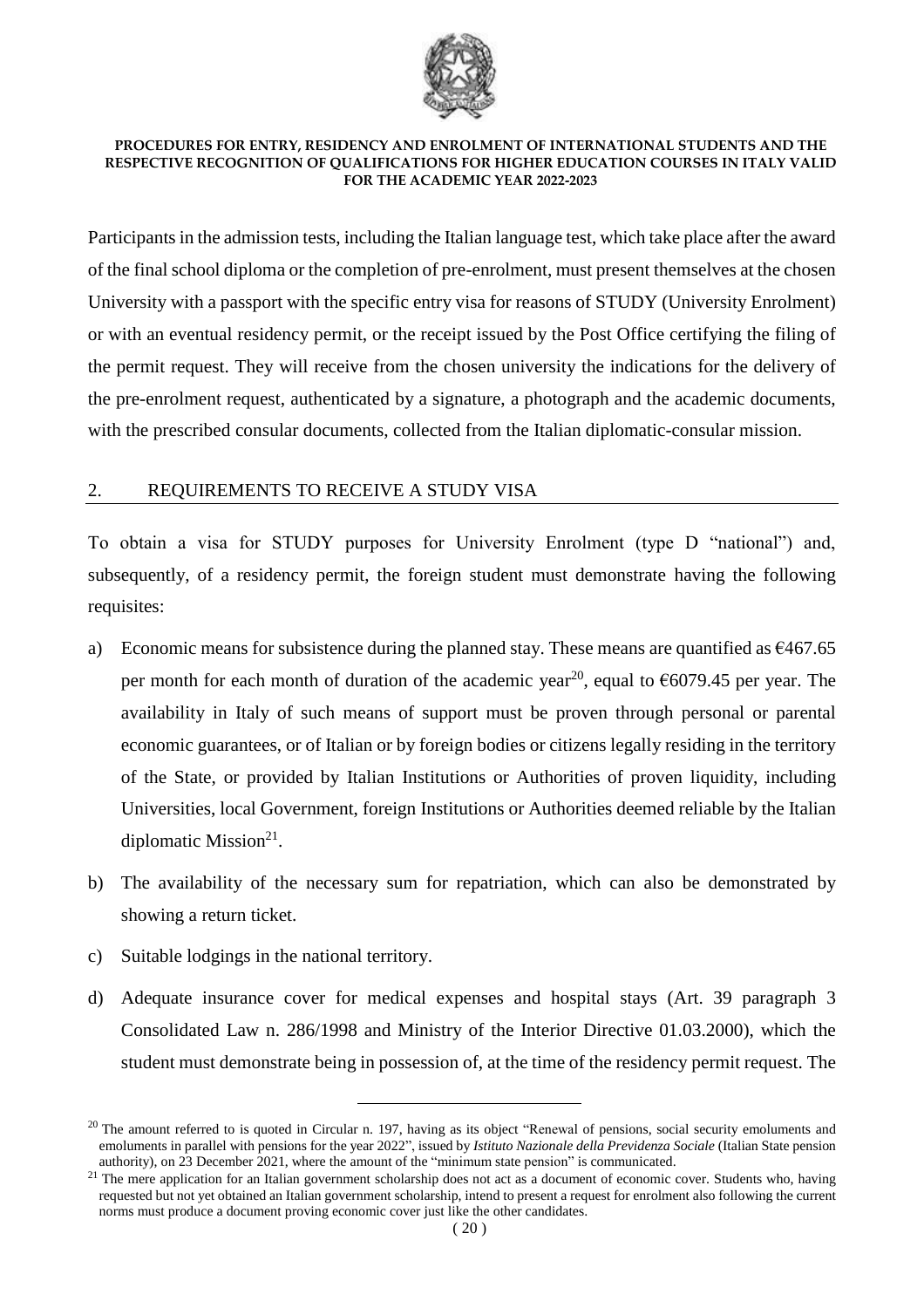

following modalities are accepted: consular declaration, which demonstrates the right for health care cover due to an Agreement between Italy and the Country of origin;

- e) foreign insurance policy, whose cover must be valid in Italy and which should not include limitations or exceptions to the tariffs established for urgent hospital admittance for the length of the cover;
- f) insurance policy with Authorities or national companies accompanied by a declaration from the insuring entity that specifies the absence of limitations or exceptions to the tariffs established for urgent hospital admittance for the length of the cover.

## <span id="page-20-0"></span>3. MEASURES TO TAKE UPON ARRIVAL IN ITALY

Within eight working days of arrival in Italy on a type D "national" visa for STUDY (University Enrolment), the candidates must forward a request for a residency permit for STUDY to the police headquarters responsible for the city where they intend to establish their residence. The request may be presented to Post Offices or by taking advantage of the eventual counter established at the University, using the appropriate kit available at the said Offices. At the moment of presentation of the request for a residency permit, the foreigner will be identified and must pay the relative costs. At the time of presentation of the dossier at the post office window, the student will receive an invitation of summons which specifies the date when he/she must appear at the specific offices of the police headquarters, together with photographs to undergo the photographic and fingerprinting procedures. In cases where the dossier must be integrated with further documentation, the student will be informed via text message or registered mail.<sup>22</sup> The Post Office produces a receipt of the delivery of a request for a residency permit which is equivalent to the receipt of the presentation of the dossier produced by the Police Headquarters and which, moreover, functions as proof of the authorised presence in Italy.<sup>23</sup>

 $^{22}$  In the preparation of a request for a residency permit the student may take advantage of the free and professional assistance of the aid offices and Municipalities that have implemented such services.

<sup>&</sup>lt;sup>23</sup> The Post Office employee also releases a letter containing all the information relative to the interview fixed at the relevant Police Headquarters: the date, the time and the place to report for the prosecution of the subsequent activities relative to the request are all indicated. Information on the procedure may be obtained from: www.poliziadistato.it; www.portaleimmigrazione.it and 800 number 803160.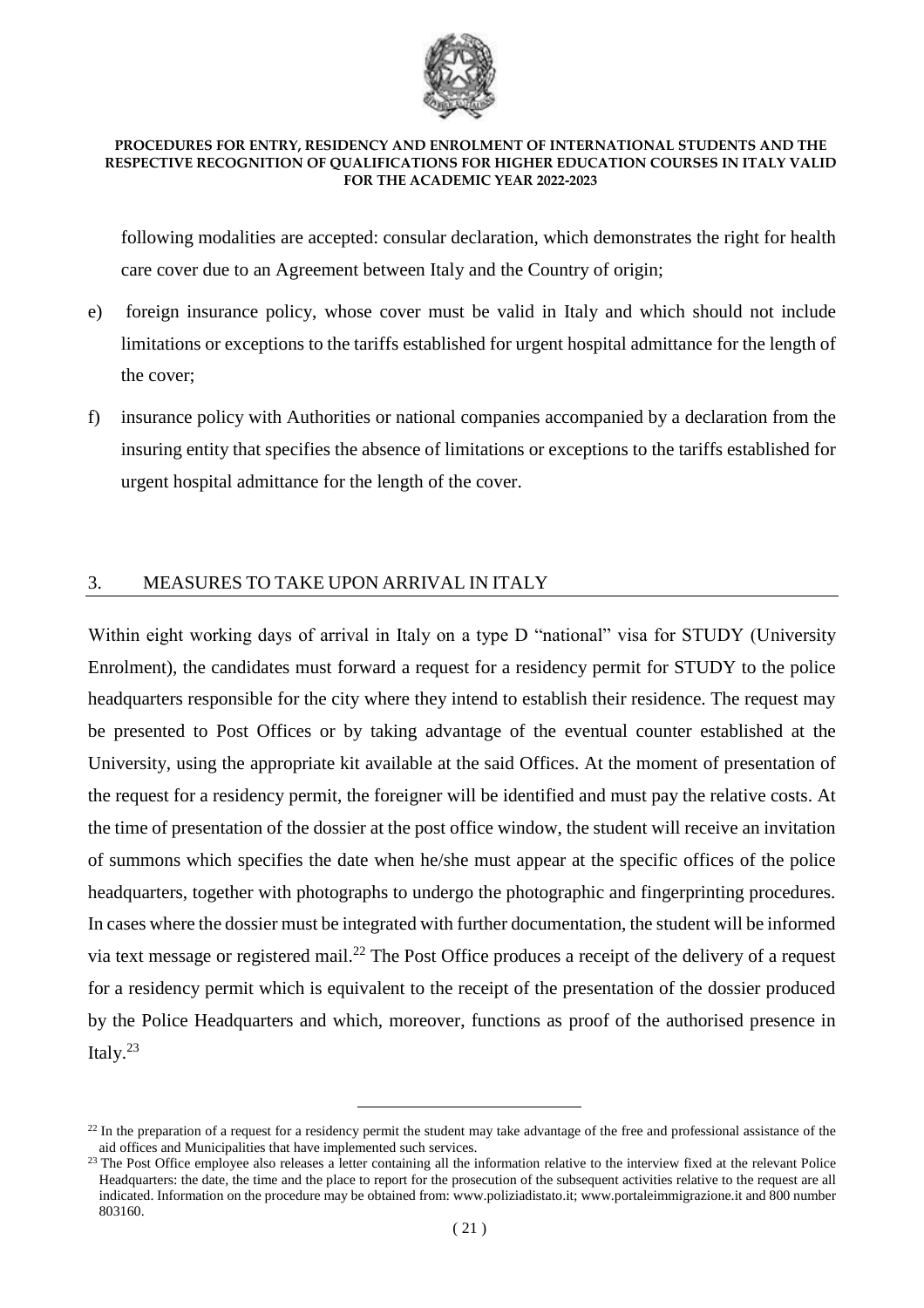

Students who arrive on a short-term visa (Uniform Schengen Visa – USV) perform the previous procedures for residency according to the terms of Law n. 68 of 28/5/2007 following the indications of the Interior Ministry circular of 26.07.2007, called *Procedures for presentation of "Declaration of Presence" by foreigners for short-term stays* (*Modalità di presentazione della Dichiarazione di Presenza resa dagli stranieri per soggiorni di breve durata*). Candidates, pending the verification of all the fixed requirements, are in all cases admitted to the tests but "conditionally".<sup>24</sup>

### <span id="page-21-0"></span>4. RENEWAL OF RESIDENCY PERMIT

Students, upon enrolment in a university course, must request from the Chief of Police (*Questore*) of the Province in which they are located the renewal of the residency permit for the entire year, at least sixty days before it expires. When renewal is necessary, a foreign student who entered Italy on a type "D" national visa for STUDY university enrolment purposes must demonstrate the possession of the same financial resources required for entry, not inferior to €467.95 per month, equal to €6079.45 annually, the certificate of University registration and all the conditions already required for the issue of the residency permit.

Residency permits for STUDY purposes (University) are renewed *"…for those students who in the first year of the course have passed a progress review and in the following years at least two reviews…", as determined by the University in terms of credits. Furthermore, "for serious health reasons or force majeur, with the relevant documentation, the residency permit may be renewed even for the student who has only passed a single progress review, subject to the total number of renewals. These may not in any case be issued for more than three years beyond the duration of the study course"*. 25

The renewability of residency permits for study purposes is also contemplated for the continuation of studies with the registration for a degree course different from that which the foreign student entered

<sup>&</sup>lt;sup>24</sup> If the time of release of the residency permit is prolonged because of obligations related to the submission to photo-fingerprinting procedures, the subsequent enrolment at the University is also carried out conditionally, until a copy of the residence permit is presented, or at the request of the University concerned, until the eventual communication from the competent Police Headquarters, concerning the adoption of a provision rejecting the application (in the case in which there are reasons for blocking the request that were not evident when issuing the entry visa).

<sup>&</sup>lt;sup>25</sup> Art. 46, comma 4 of Presidential Decree n. 394 of 31 August 1999.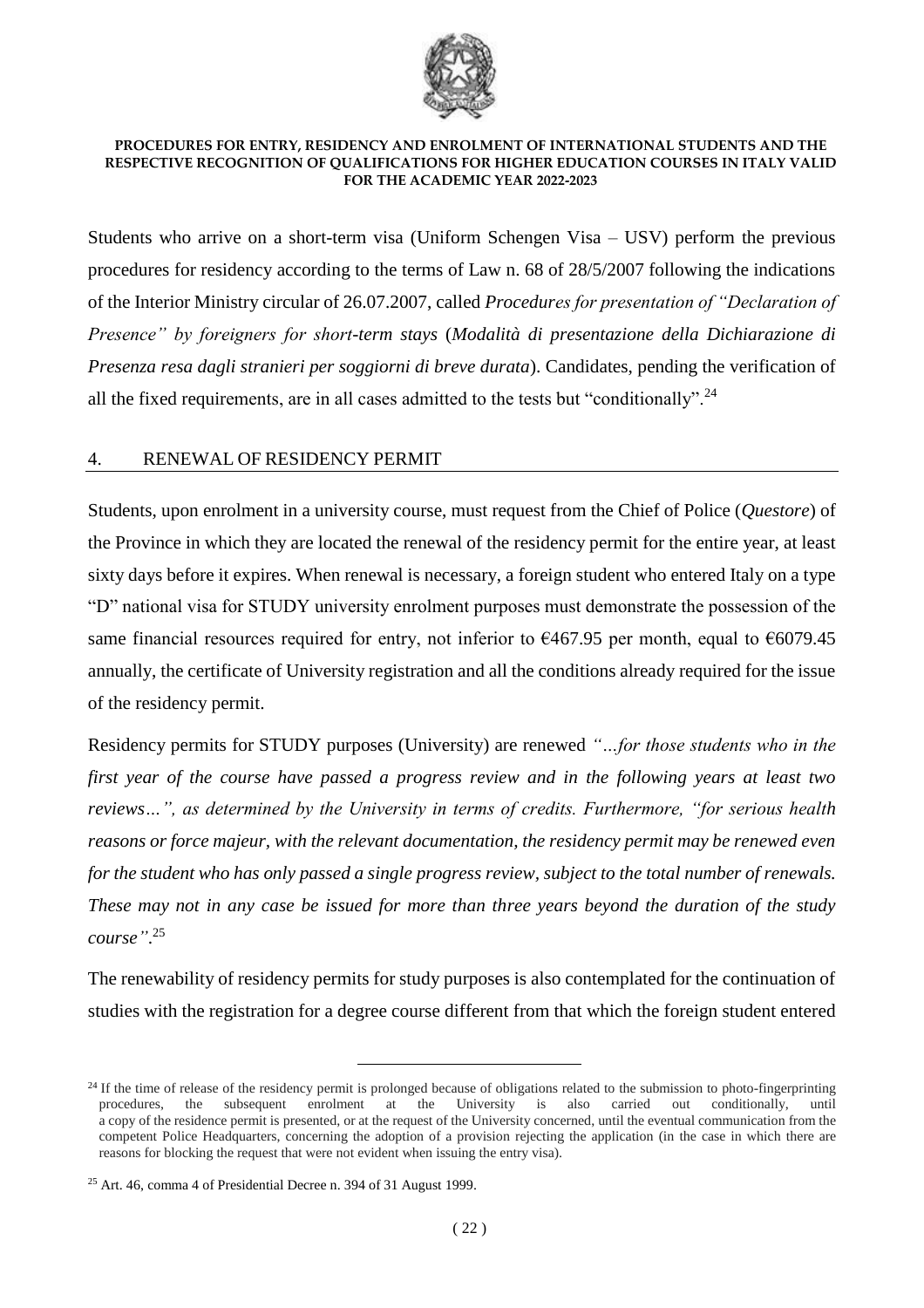

Italy to study, provided the academic authorities give their approval for such change. In order to be able to obtain this renewal, the student must not have already withdrawn from studies.<sup>26</sup>

<sup>&</sup>lt;sup>26</sup> According to Art. 1, comma 1, lett. B) of Legislative Decree n. 154 of 10 August 2007. In this regard, clarifying that the opportunity to transfer to a study course different from that for which the visa was issued is allowed only for university courses, with the exclusion therefore of transfers to private courses, the relative applied rules have been outlined in Interior Ministry circular n. 400/C/2008/899/P/12.214.27BI dated 21 February 2008.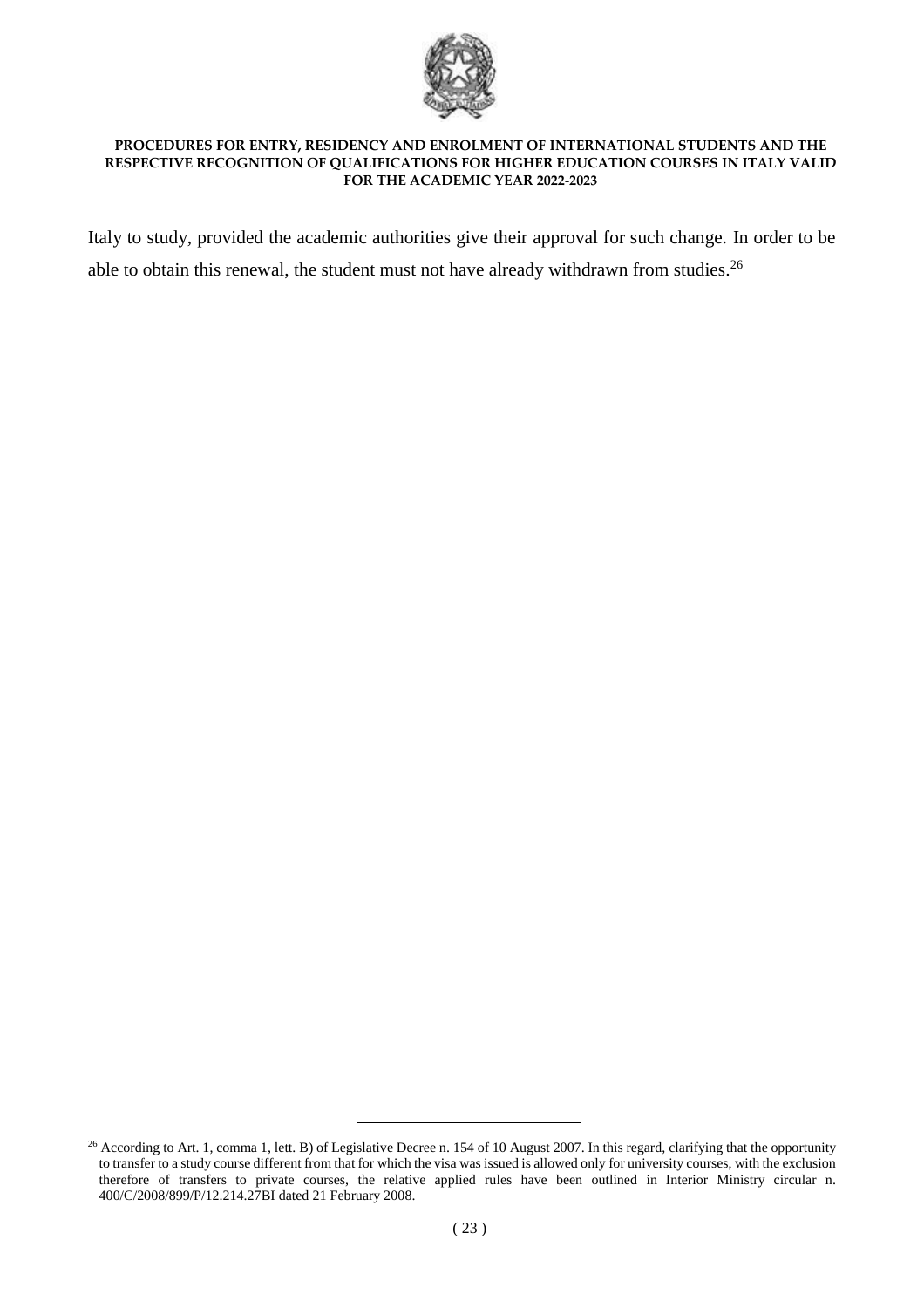

Ministry of universities and research

General Secretariat Direction general for internationalization and communication

## **PART V: COURSES WITH ADMISSION QUOTAS**

## <span id="page-23-1"></span><span id="page-23-0"></span>1. ENTRY TESTS

It is mandatory to sit an entry test for admission to national fixed quota university courses:

- *Laurea* degree and *Laurea Magistrale* degree courses directly intended for the qualification of Architect;
- *Laurea Magistrale* degree course in Medicine and Surgery and *Laurea Magistrale* degree course in Odontoiatrics and Dental Prostheses;
- *Laurea Magistrale* degree course in Veterinary Medicine;
- *Laurea* degree and *Laurea Magistrale* degree courses in Healthcare Professions;
- *Laurea Magistrale* degree course in Primary Education Sciences.

 $\overline{a}$ 

The dates relating to the admission tests to the study courses indicated above can be found on the institutional website of the Ministry of University and Research. The modalities of the admission tests, and of the registrations, are to be found and take place exclusively through the UNIVERSITALY portal.

Admission exams are equally mandatory for courses identified by the Universities, following the norms in place, the dates of sitting of which are fixed by the calls issued and posted in the registers of the individual Universities.<sup>27</sup> Following upon the admission tests for fixed quota courses or for other eventual tests autonomously organised by the individual Universities, each University defines and publishes a merit ranking according to the rules established for the respective call relative to the

<sup>&</sup>lt;sup>27</sup> According to the decision taken by the Council of State, Plenary Session n. 1/2015, passing an admission test for degree and master's degree courses in the healthcare area established by Art. 4, comma 1, of Law n. 264 of 2 August 1999, is not mandatory for students who arrive from foreign universities and request a transfer to years subsequent to the first year of the aforementioned courses. The transfer clearance is in any case subordinate to the respect of the unavoidable limit of the number of available places fixed by the chosen university for each year at the time of annual planning, and to the verification of the educational path completed by the student: to this end, the Universities analytically specify in their calls both the criteria for the recognition of the acquired credits at the foreign University and for the evaluation of the comparability, and the number of available places for a transfer into each year subsequent to the first. Each University may equally determine, as allowed for within its own autonomy, the possibility of organising further evaluative admission tests for students who request a transfer into years subsequent to the first, with a view to verifying the knowledge, competences and ability, in accordance with the principles of the Lisbon Convention.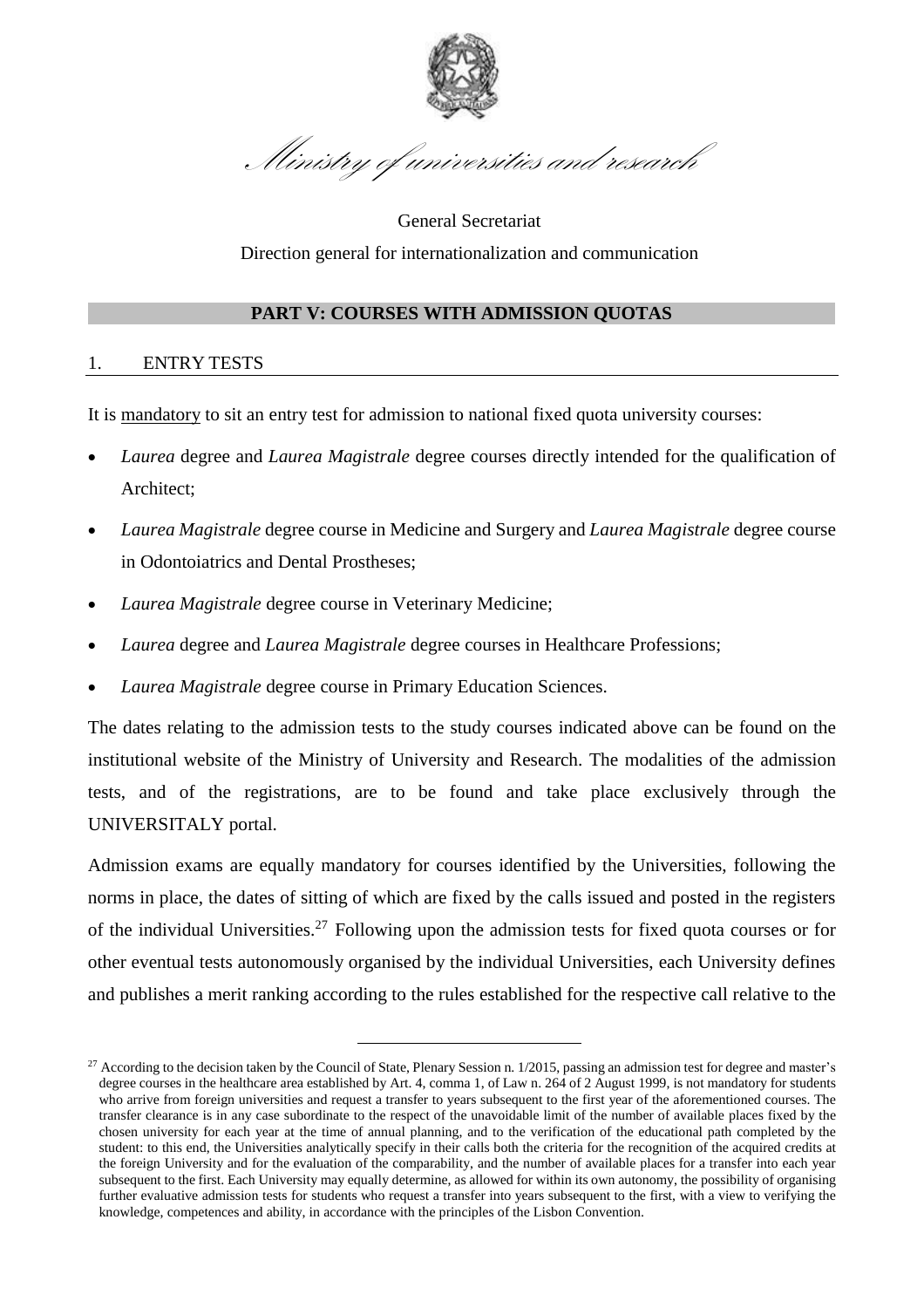

quota reserved for the year in question. In order to define to which contingent a single candidate refers for entry to a course with a limited number, the criterion of his citizenship will be used and not that of the country where the qualification was obtained, even if the latter was obtained from an Italian educational institution operating abroad. The only exception to this indication refers to those candidates who already have a residence permit for study at a secondary school and at the same time obtain a final diploma of upper secondary school in Italy, who will be included in the category "Italian, EU and equivalent candidates".

# <span id="page-24-0"></span>2. PLACES LEFT AVAILABLE IN THE CASE OF INDIVIDUAL QUOTAS

Students who do not classify in the ranking for admission with respect to the number of places reserved for them may, within the deadlines fixed in the timetables and after the publication of the places still available, present a single request for:

- a) admission to another university course in the same institution;
- b) redeployment, for the same university course, or another, to an alternative institution;

The requests outlined in b) must be presented by the candidates to the Rector of the chosen University, as well as to the Rector of the University where the admission exam was sat. Those candidates who do not pass the tests or who do not gain admission either to another university course or a redeployment to another institution, must leave Italy within and no later than the expiration of the visa or of the study residency permit, unless they have another residency document which allows them to legally stay beyond that date.

For national study courses with limited quotas, each University arranges for the admission of candidates from non-EU countries residing abroad on the basis of a specific merit ranking, within the limit of the quota reserved for them. Any places not used within the aforementioned ranking are made available, for the same study courses, as part of the places intended for students from EU and non-EU countries residing in Italy as referred to in article 26 of law 189 of 2002, in time for the scrolling of the relative rankings and without prejudice, where possible, to any compensation between universities within the same quota reserved for students from non-EU countries not resident in Italy.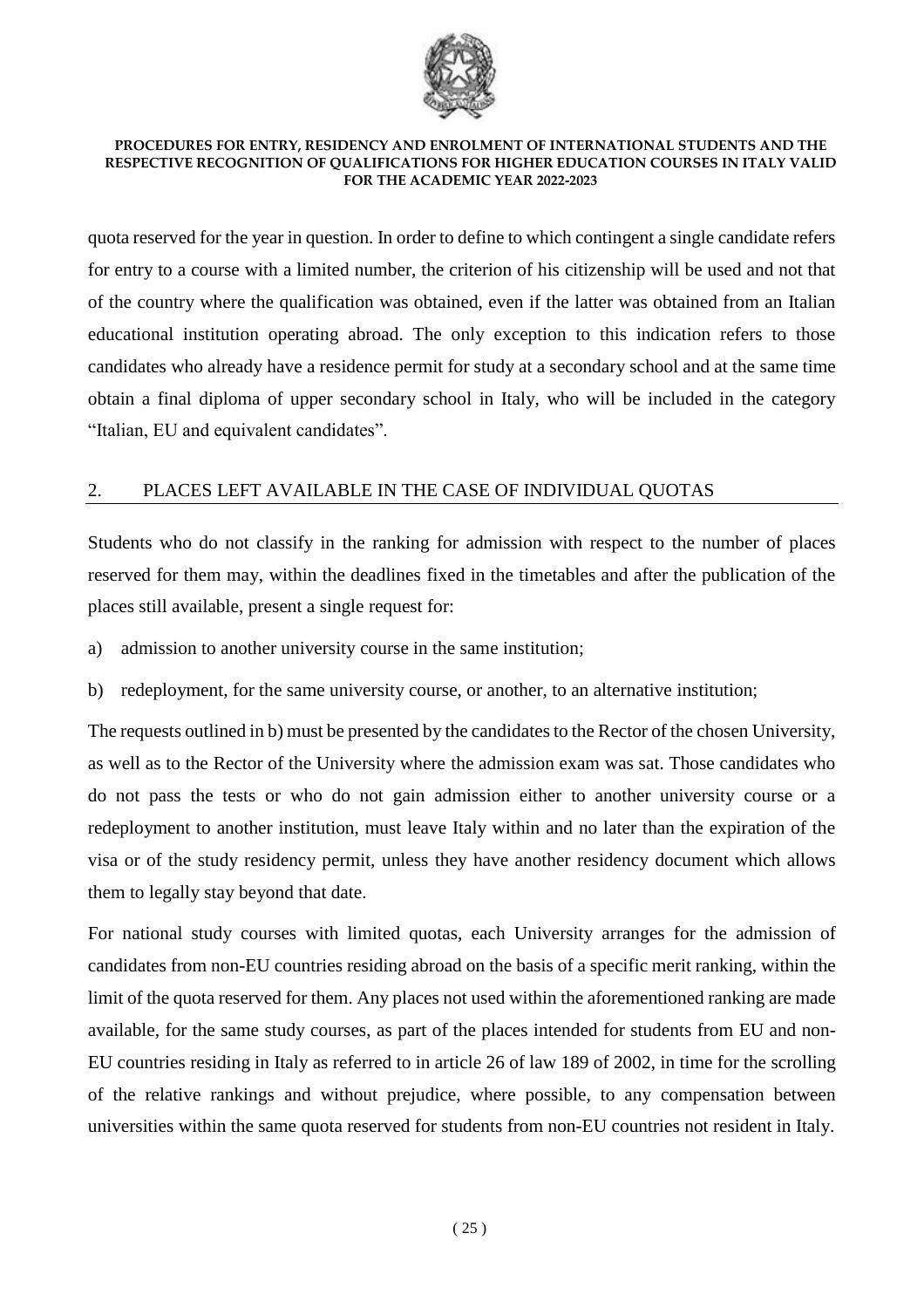

### <span id="page-25-0"></span>**PART VI: ENROLMENT IN LAUREA AND LAUREA MAGISTRALE DEGREE COURSES**

### <span id="page-25-1"></span>1. GENERAL INFORMATION

Information relative to enrolment must be sourced at each university. Should the foreign student not be in possession of the required residency permit also during the phase of enrolment, or in general not in possession of all the established requisites, the registration for the requested *Laurea* degree or *Laurea Magistrale* degree course is conditionally accepted until the month of June of the year following that of the presentation of the request. In such circumstances, upon a request from the University in question, within and no later than said month of June, the Police Headquarters (*Questura*) will send a communication testifying to the actual issue of the residency permit, unless there is the eventual decision to reject the request.

The higher education institutions in order to proceed with the enrolment of students, in addition to assessing the suitability of the qualification for the purpose of access to the chosen course, are responsible for verifying the authenticity of the academic documents presented, using the methods they consider most adequate to carry out such checks, such as requesting apostilled and legalised documents, contacting the foreign institution directly, using online verification tools, using the services offered by the Italian ENIC-NARIC centre (CIMEA), etc. Institutions of higher education are also invited to introduce useful tools in order to facilitate the entry of candidates with foreign qualifications, in line with the provisions of the recent "Recommendation of the Council of the European Union on the promotion of automatic mutual recognition of higher education and higher secondary education and training and the results of study periods abroad", including the use of new technologies, including *blockchain* technology, made available internationally by the ENIC-NARIC centres.

The evaluation of foreign qualifications presented for enrolment at Italian higher education courses is the exclusive competence of higher education institutions, as established by art. 2 of Law 148/2002. Universities have the right to request or not documentation from Italian diplomatic Missions regarding the qualifications held by candidates for courses. In any case, this documentation does not affect the evaluation decisions of the individual higher education institutions regarding foreign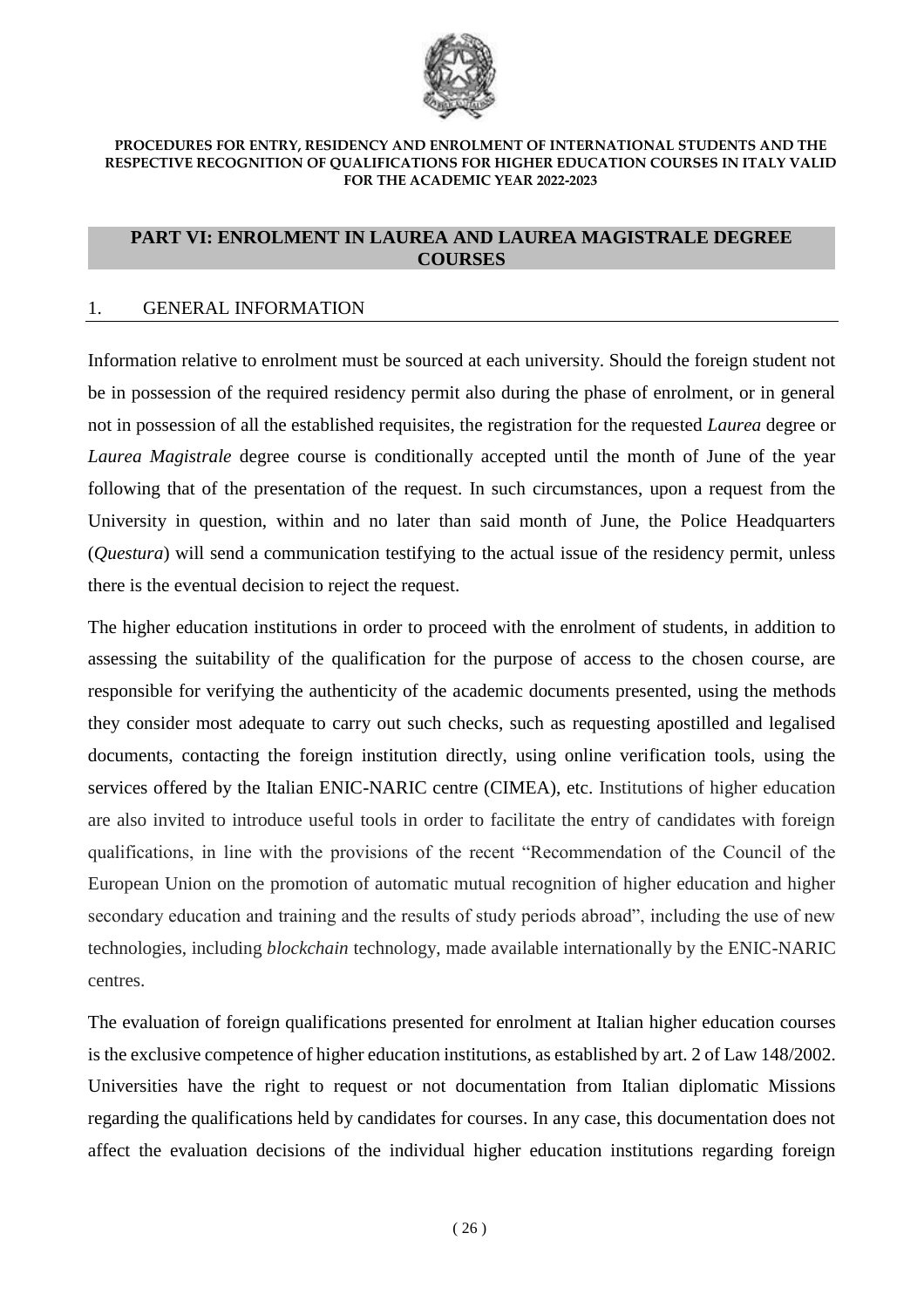

qualifications for entry to courses.<sup>28</sup> During the procedures for assessing foreign qualifications aimed at enrolment, the documentation required of the student is established by the individual higher education institutions. Where the university has decided to request the issuance of a Statement of Comparability of the foreign qualification by the Italian ENIC-NARIC centre (CIMEA) and this has been issued to the candidate, the presentation of the Declaration of Value is not necessary.

In the event that the candidate for a study course presents a foreign qualification obtained after studies mainly carried out in Italy, the recognition, even partial, of this qualification is subject to the accreditation procedure of the institution operating in Italy, as established by Decree n. 214 of April 26 2004, "Regulation containing criteria and procedures for foreign higher education institutions operating in Italy for the purpose of recognising their qualifications (implementation of Article 4 of Law No. 148 of 11 July 2002)<sup>"29</sup>, in implementation of Article VI.5 of the Lisbon Convention. Higher education institutions are therefore invited to indicate this requirement in the documentation relating to enrolment in degree programmes with a foreign qualification.

### <span id="page-26-0"></span>2. QUALIFICATIONS HELD BY RECIPIENTS OF INTERNATIONAL PROTECTION

On the basis of the Lisbon Recognition Convention<sup>30</sup> - ratified in Italy by Law n.148 of 11 July 2002 - and considering Article 26 of Legislative Decree 251/2007, as amended pursuant to Legislative Decree No. 18 of 21 February 2014 (introduction of paragraph 3 bis)<sup>31</sup>, higher education institutions are invited, taking into account their autonomy and in line with the possibility given by the current legislation to carry out controls "... *of the cycles and periods of study carried out abroad and of foreign qualifications, for access purposes to higher education, the continuation of university studies* 

<sup>28</sup> Cf. note 12.

<sup>29</sup> <https://www.gazzettaufficiale.it/eli/id/2004/08/17/004G0250/sg>

<sup>&</sup>lt;sup>30</sup> Article VII of the Convention on the recognition of academic qualifications relating to superior education in the European Union: "... Every Party, in the scope of its own education system and in conformity with its personal constitutional, judicial and legislative regulations, shall adopt all possible and reasonable measures to elaborate procedures aimed at evaluating fairly and effectively whether refugees, exiles and those persons in conditions similar to those of refugees fulfil the requisites for admittance to higher education, to programmes complementary to higher education or to work activities, even in those cases where the academic *qualifications issued by one of the Parties cannot be proven by the relative documents.*"

<sup>31</sup> *"3-bis: For the recognition of professional qualifications, diplomas, certificates and other titles obtained abroad by holders of refugee or subsidiary protection status, the relevant administrations shall identify appropriate assessment, validation and accreditation systems that allow the recognition of qualifications pursuant to Article 49 of Presidential Decree n. 394 of 31 August 1999, even in the absence of certification by the State in which the qualification was obtained, where the interested party proves that he cannot acquire said certification."*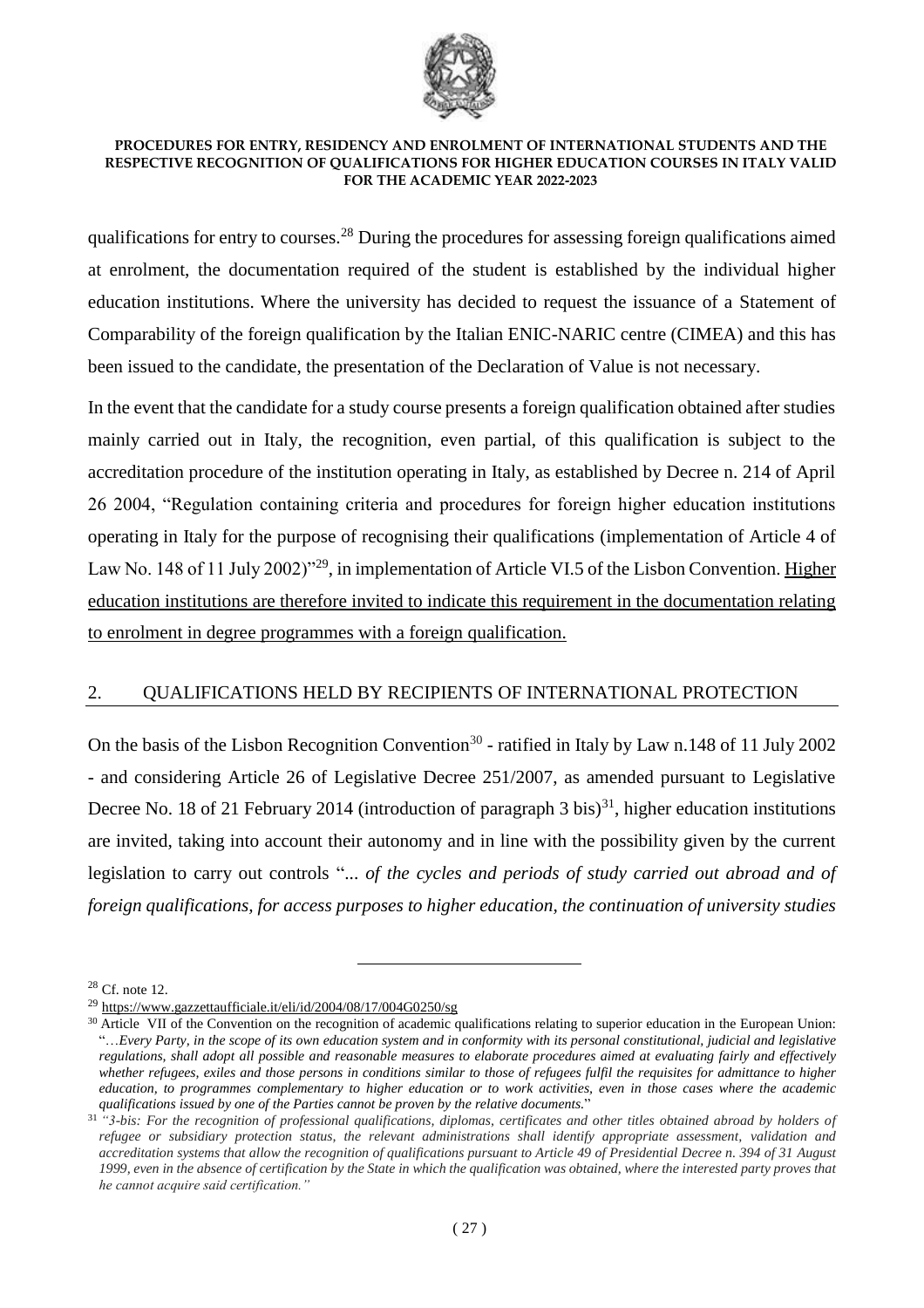

*and the achievement of Italian university degrees*" (Article 2 of Law 148/2002), to put in place all the necessary efforts in order to prepare internal procedures and mechanisms for evaluating the qualifications of refugees and holders of subsidiary protection, even in cases where all or part of the relevant documents proving the qualifications are not present.

The higher education institutions, with a view to the recognition of such qualifications and for the implementation of the eventual evaluation procedures, can benefit from the experience and the certifications produced by the Italian ENIC-NARIC centre (CIMEA), of the European Qualifications Passport for Refugees - EQPR<sup>32</sup> and from established best practices at an international level.

<sup>32</sup> <https://www.coe.int/en/web/education/recognition-of-refugees-qualifications>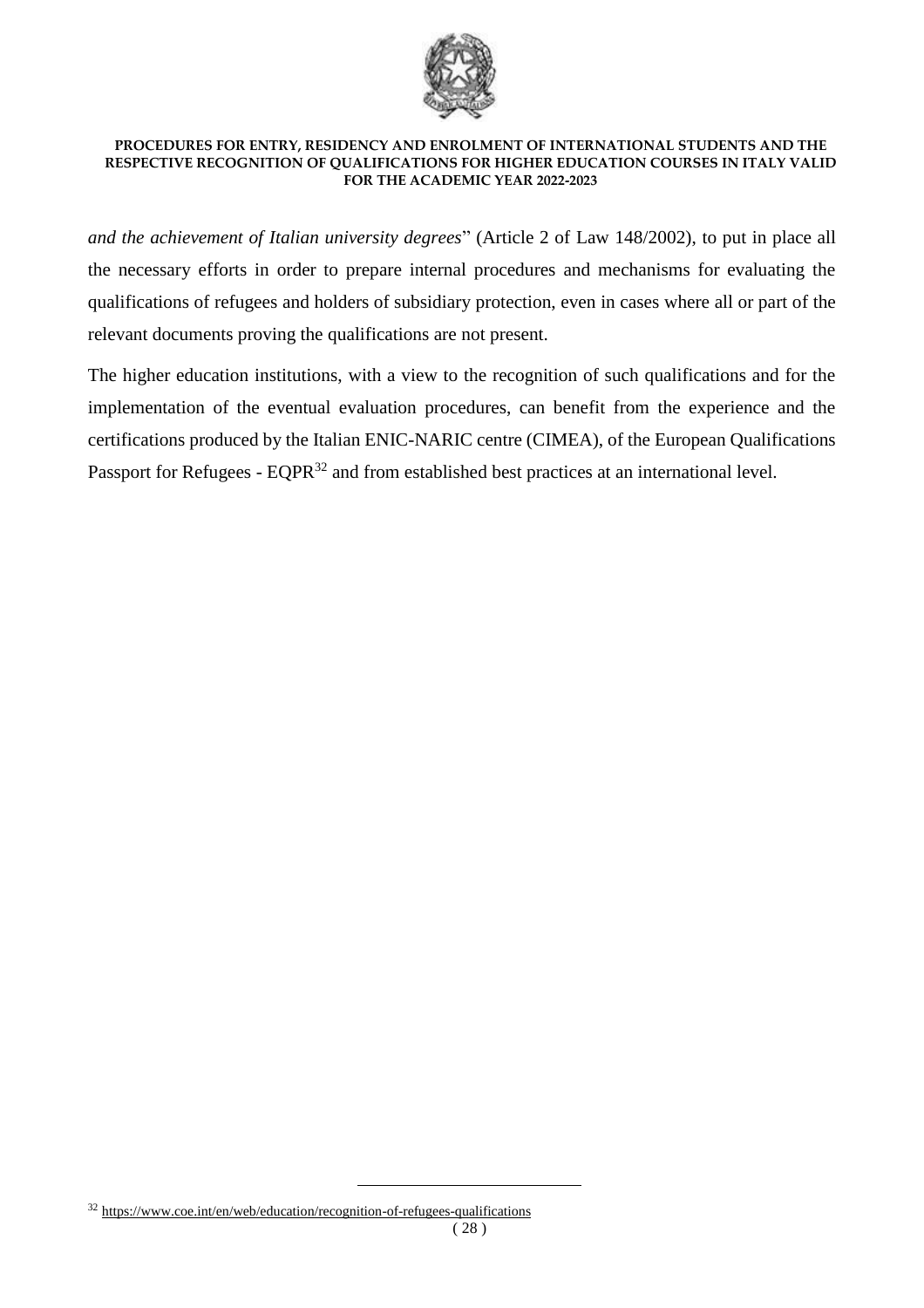

### <span id="page-28-0"></span>**PART VII: ENROLMENT IN FIRST AND SECOND LEVEL DIPLOMA COURSES AT HIGHER EDUCATION FOR ART, MUSIC AND DANCE INSTITUTIONS (AFAM)**

# <span id="page-28-1"></span>1. GENERAL INFORMATION

For admission to the first level Academic Diploma courses and the second level Academic Diploma courses, offered by the AFAM Institutions<sup>33</sup>, reference is made to the provisions governing admission to Bachelor's and Master's Degree courses at university institutions.

The online "pre-enrolment request" procedure available on the UNIVERSITALY website for the evaluation of candidates for university courses is also extended to AFAM institutions.

# <span id="page-28-2"></span>2. SPECIFIC DIRECTIONS

The list of courses and the corresponding quota of places reserved by each AFAM institution for non-EU citizens residing abroad, an integral part of the provisions, can be consulted on the website at: http: //afam.miur.it/studentistranieri/, this list will also be published by the AFAM Institutions.

<sup>&</sup>lt;sup>33</sup> That is the Academies of Fine Arts, the National Academy of Dance, the National Academy of Dramatic Art, the Legally Recognised Academies of Fine Arts, the Music Conservatories, the State-recognised Musical Institutes, the Higher Institutes for Artistic Industries, which in Italy are the institutions authorised to issue higher artistic, musical and dance training qualifications pursuant to art. 11 Presidential Decree 8.7.2005, n. 212.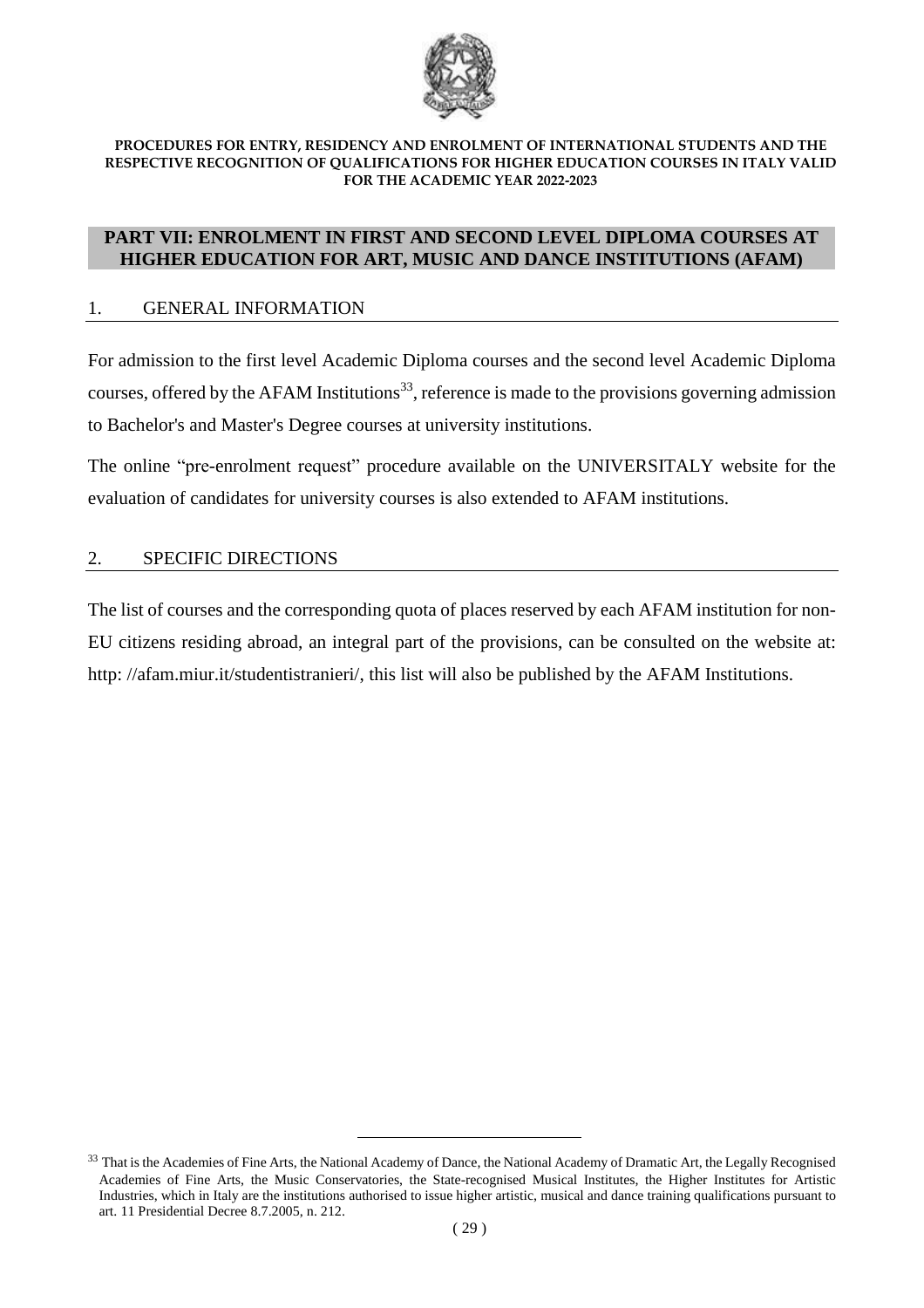

Ministry of universities and research

General Secretariat Direction general for internationalization and communication

### **PART VIII: ENROLMENT IN OTHER STUDY COURSES**

### <span id="page-29-1"></span><span id="page-29-0"></span>1. GENERAL INFORMATION

Candidates in possession of a foreign academic qualification equivalent in level, type, content and academic rights (access to further courses), to the Italian academic qualification required for access to the chosen course, may request enrolment in the following courses: courses for *scuole di specializzazione*, *dottorato di ricerca*, *perfezionamento*, *master universitari di primo e secondo livello*, single courses (*corsi singoli*), courses in Italian language and culture at the Universities for Foreigners of Perugia, Siena and "Dante Alighieri" Reggio Calabria and foundation courses (*corsi propedeutici*). Candidates for these academic activities and courses will have to carry out the preenrolment procedures using the UNIVERSITALY portal, as in the case of *Laurea* and *Laurea Magistrale* degree courses.

Registration remains subject to the assessment of the eligibility of the qualification by the academic bodies for the sole purpose of enrolment, as well as the passing of the respective entrance exams, where applicable. In particular, as regards foundation courses, only students who possess a final foreign secondary school qualification necessary for enrolling in a university level course in the country of origin, which is not sufficient, however, for enrolment in a university course in Italy, will be considered suitable, in accordance with the provisions of Attachment 1 of these Procedures and in consideration of the assessment carried out by the individual institutions of higher education with reference to the characteristics of the course of study chosen by the candidate.

The candidates must present the enrolment request directly to the chosen University via the UNIVERSITALY portal, according to the terms and conditions established by each University. Academic qualifications awarded by foreign authorities must be accompanied by documents indicated by the universities in line with the Lisbon Recognition Convention: the student is obliged to produce the documentation requested by the University with a view to evaluating the foreign qualification, with reference to: eventual translations, legalisations, Diploma Supplements, exam certificates*,* the Italian ENIC-NARIC centre (CIMEA) statements, the eventual Declaration of Value (*Dichiarazioni di Valore*), or other declarations useful for the verification of the elements of the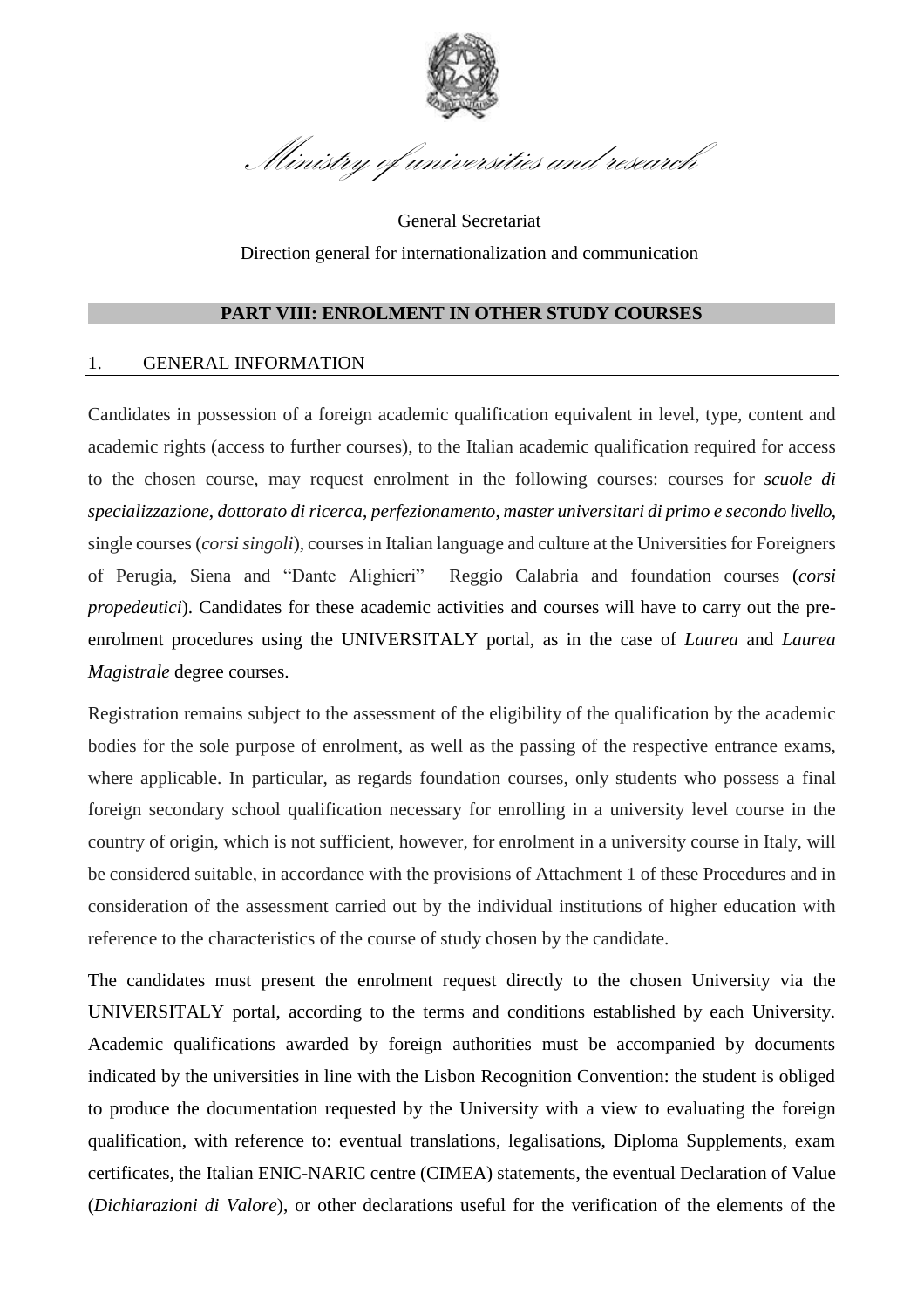

foreign qualification. Where the university has decided to request the issue of a Statement of Comparability of the foreign qualification by the Italian ENIC-NARIC centre (CIMEA) and this has been issued to the candidate, the presentation of the Declaration of Value is not necessary. The candidates must satisfy the requirements of the professional qualification, where requested.

In the event that a candidate for a study course presents a foreign qualification obtained after studies mainly carried out in Italy, the recognition, even partial, of this qualification is subject to the accreditation procedure of the institution operating in Italy, as established by Decree n. 214 of April 26 2004, "Regulation containing criteria and procedures for foreign higher education institutions operating in Italy for the purpose of recognising their qualifications (implementation of Article 4 of Law No. 148 of 11 July 2002)<sup>34</sup>, in implementation of Article VI.5 of the Lisbon Convention. Higher education institutions are therefore invited to indicate this requirement in the documentation relating to enrolment in degree programmes with a foreign qualification.

# <span id="page-30-0"></span>2. PROCEDURES FOR ENROLMENT IN COURSES OUTSIDE THE FIRST AND SECOND CYCLES FOR INTERNATIONAL STUDENTS

For enrolment in the courses of Italian universities and AFAM institutions, maintaining in place the provisions of the previous part VI (enrolment in *Laurea* and *Laurea magistrale* degree courses), depending on the type of course, the procedure is as follows.

# <span id="page-30-1"></span>*2.1 Dottorato and Master Universitario courses*

For enrolment in *Master universitari* and *Dottorati di ricerca* courses the dispositions necessary for enrolment in *Laurea* and *Laurea Magistrale a ciclo unico* (single-cycle) degree courses are not applied, considering that the enrolment procedures for the aforementioned courses do not follow a timetable drawn up according to general instructions. Candidates in possession of a foreign academic qualification equivalent in terms of level, type, content and academic rights (access to further courses) to the equivalent Italian academic qualification necessary to access the chosen course may request enrolment. The candidates should present a request to attend a *Dottorato di ricerca* or *Master universitario* course together with a copy of the academic qualification directly to the University via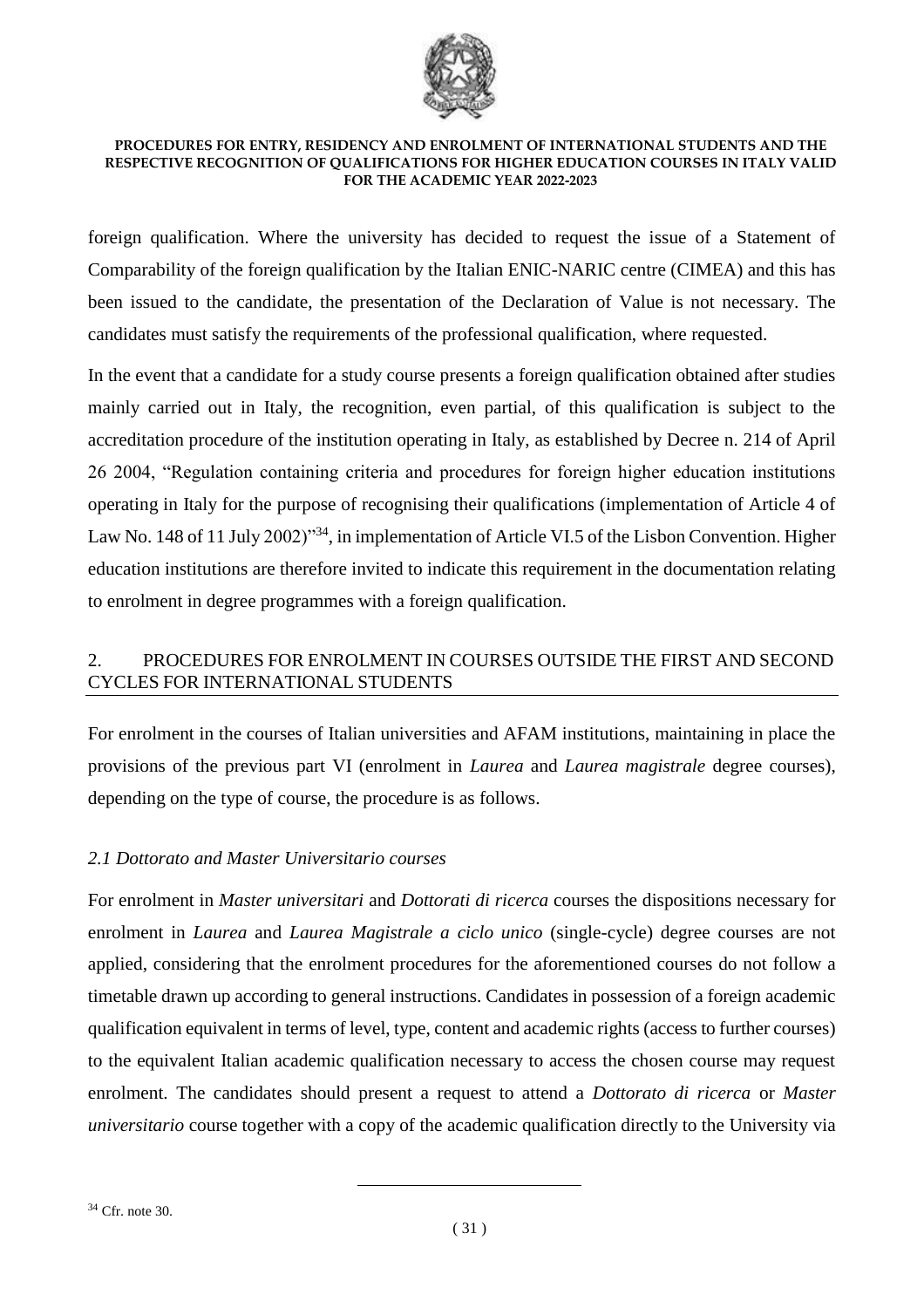

the UNIVERSITALY portal following the procedures and inside the terms specified in the calls of the relative institutions. This procedure must also be applied in the case of *Masters* organised by Universities in collaboration with public or private institutions. Upon enrolling at the University, the candidates present the academic qualification, attached to the documentation required for enrolment.

Following confirmation of acceptance by the University, candidates must request the Mission to issue an entry visa for study purposes, with validity related to the duration of the course. In the event that an admission exam is required in person, the study visa will have a formal validity of 100 days. In the event of passing the aforementioned tests, the student will proceed directly to enrol in the course and request an extension of the residence permit, without having to return to the country of origin. The higher education institutions that receive the request for admission to these courses communicate the acceptance of the student or the possible positive outcome of the access tests to the diplomatic Missions of reference. Also for these courses, the evaluation of the admission qualifications is the exclusive responsibility of the academic bodies.

### *2.2 Single courses and internships*

Students or foreign citizens applying for a visa, who intend to attend one or more single courses (*corsi singoli*) or internships (*stage*) in Italy, can register, via the UNIVERSITY portal, within the deadlines set by each single University, by presenting the documentation requested by the single Italian university. In order to implement their own evaluation practices, universities may use additional documentation to support these recognition operations, such as the certificates issued by the Italian ENIC-NARIC centre (CIMEA) or those of official foreign bodies.

The foreign candidate cannot obtain the renewal of an entry visa in order to further his/her studies by attending another single course, distinct from the one that allowed the student to enter Italy: the renewability of an entry visa for study purposes is allowed for the furtherance of studies through enrolment in a *Laurea* course<sup>35</sup> which is pertinent or consequent to the finished single course. Such pertinence must be certified by the University in question.

 $\overline{a}$ <sup>35</sup> In accordance with 2004 EC Directive 114, adopted by Art. 39 of 1998 Legislative Decree n. 268.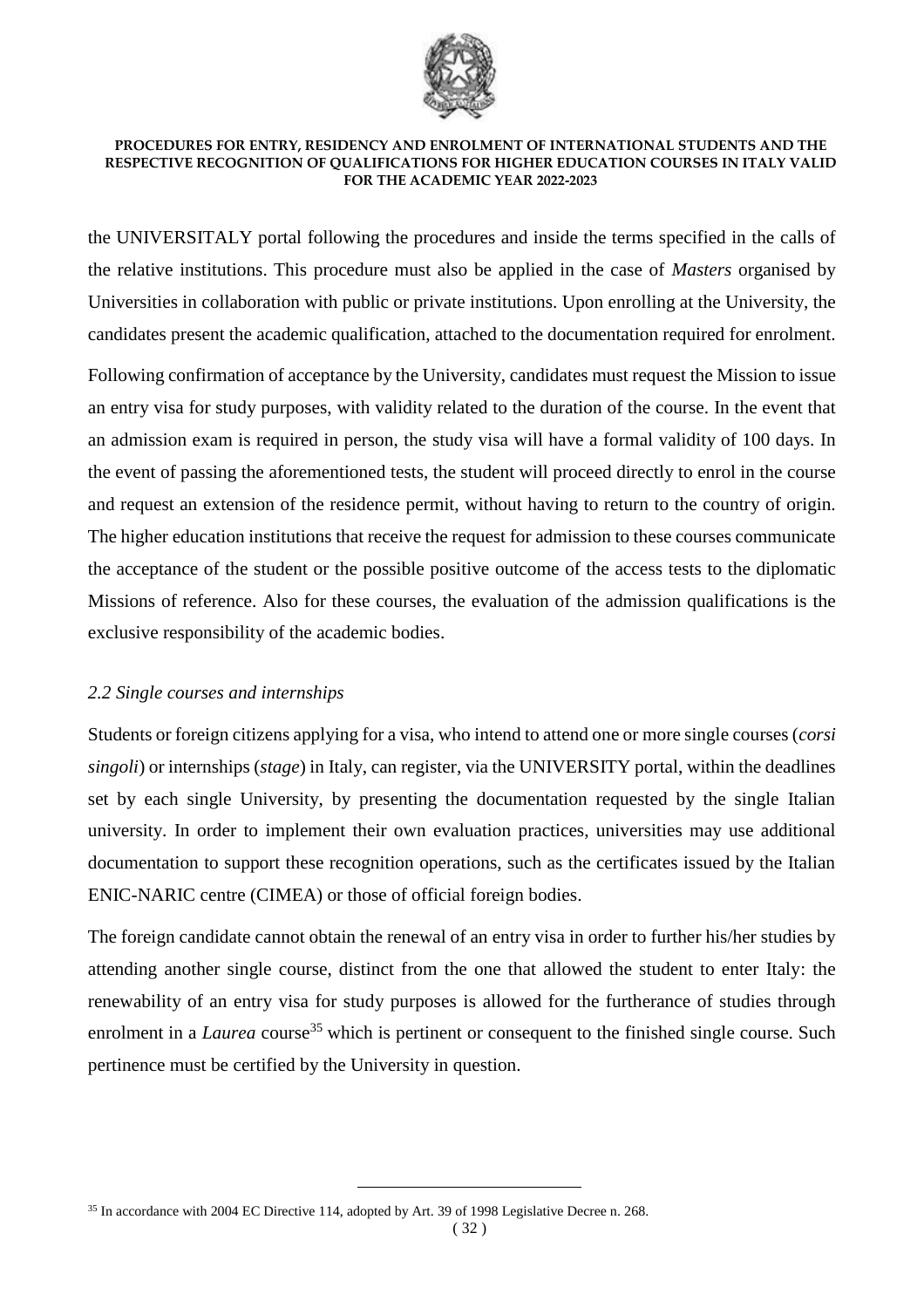

## *2.3 Italian language and culture courses*

Non-European Community foreign citizens residing abroad who are regularly enrolled in courses of Italian language and culture organised by the Universities for Foreigners in Perugia, in Siena and in Reggio Calabria - "Dante Alighieri", as well as Università degli Studi di Roma Tre, are eligible for the issue of study visas with validity in line with the length of the courses in question. For the release of the entry visas relative to the aforementioned courses, the general dispositions of the Schengen legislation and the national law regarding immigration are applied, in particular as concerns the evaluation of migratory risk.

# *2.4 Foundation courses (Corsi propedeutici)*

Based on the principles established by Art. 6, comma 1 of Ministerial Decree 270/2004 for the university sector and by Art. 7, comma 2 of Presidential Decree 212/2005 for the AFAM sector, only higher education institutions can organise foundation educational activities for admission to academic study courses, proposing foundation courses (*corsi propedeutici*), even for less than one year, to integrate the requisites for admission requested for enrolment in Italian higher education courses, in line with the contents of Attachment 1. At the end of such courses an appropriate Certificate can be released related to the Foundation Course followed.

As regards enrolment to said courses, the same procedures are applied as for enrolment in *Master universitari* and *Dottorato* courses. The higher education institutions shall communicate to the respective diplomatic-consular Missions all information regarding the length and the nature of the course in question.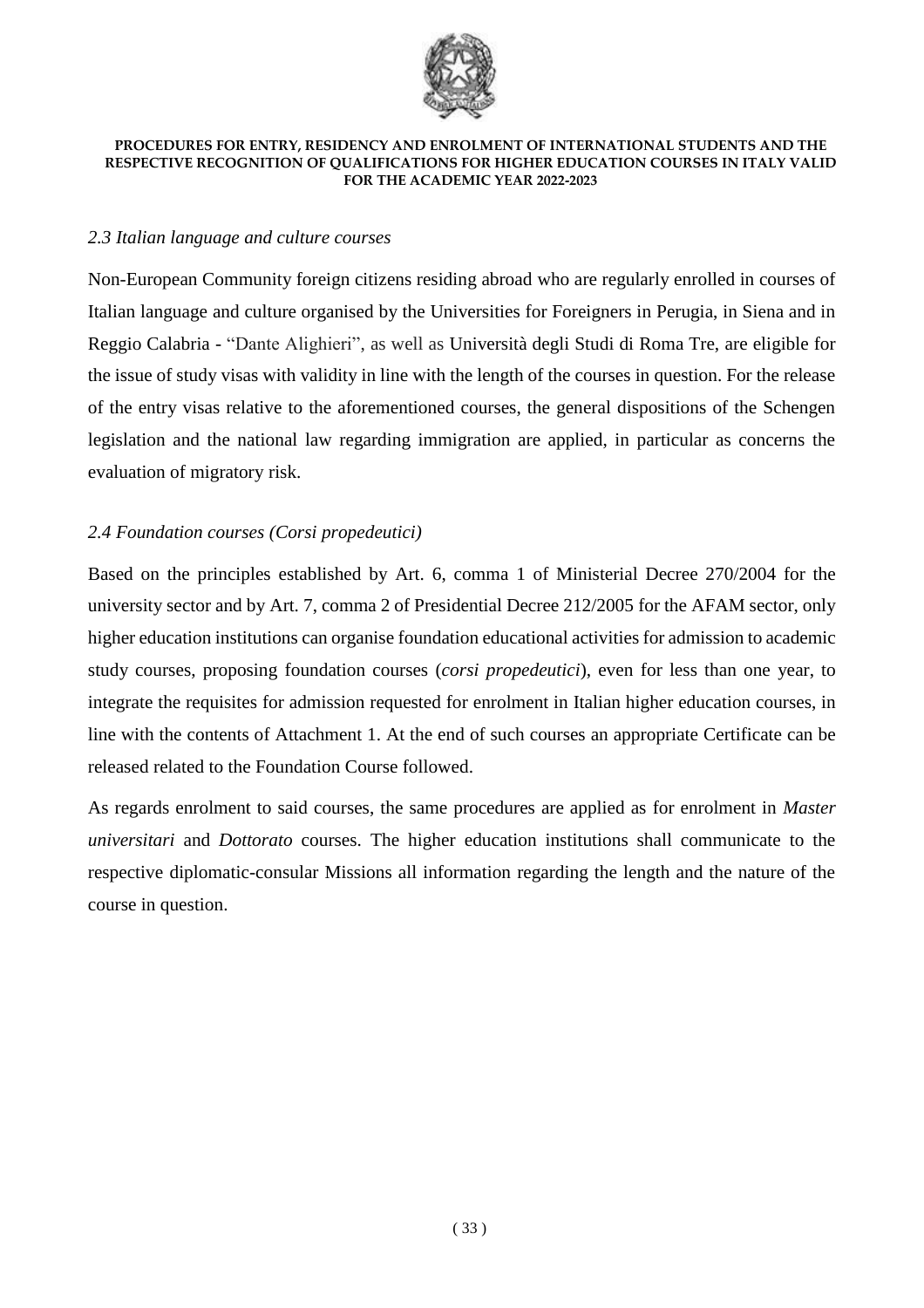

Ministry of universities and research

General Secretariat Direction general for internationalization and communication

## <span id="page-33-0"></span>**PART IX: ENROLMENT AT OTHER HIGHER EDUCATION INSTITUTIONS**

## <span id="page-33-1"></span>1. PROCEDURES FOR ENROLMENT IN COURSES OF OTHER HIGHER EDUCATION INSTITUTIONS ACCREDITED FOR THE AWARD OF QUALIFICATIONS

For enrolment in the official courses of the Italian higher education system by visa applicants organised by the High Schools for Linguistic Mediators, (*Scuole Superiori per Mediatori Linguistici* - SSML), by the Institutes of Specialisation in Psychotherapy (*Istituti di Specializzazione in Psicoterapia*) and by the Institutions authorised to issue qualifications of Higher Artistic and Musical Education and Dance Education (*Alta Formazione Artistica, Musicale e Coreutica*) according to art. 11 of Presidential Decree 08/07/2005, n. 212, the same procedures apply as for enrolment in courses of the same level and nature as the University and AFAM sector. The online procedure of the "preenrolment request" available on the UNIVERSITALY website for the evaluation of candidates for their courses, is also extended to the institutions referred to in this section starting from the publication of these procedures. At the time of enrolment, candidates should present their qualifications, duly accompanied by the following documents:

### **For courses at first cycle level:**

- a) secondary school qualification obtained with at least 12 years of schooling, or substitute certificate for all legal purposes; the final qualification can be accompanied alternatively and at the discretion of the institution by a statement issued by the Italian ENIC-NARIC centre (CIMEA), by certificates from foreign official bodies or by an eventual Declaration of Value<sup>36</sup>;
- b) certificate attesting to the successful completion of the academic competence test possibly required for access to the same institutions in the country of origin;
- c) For courses at second and third cycle level;
- d) final qualification obtained at a higher education institution that allows the continuation of studies at the next level in the relevant academic institutions in the country; the final qualification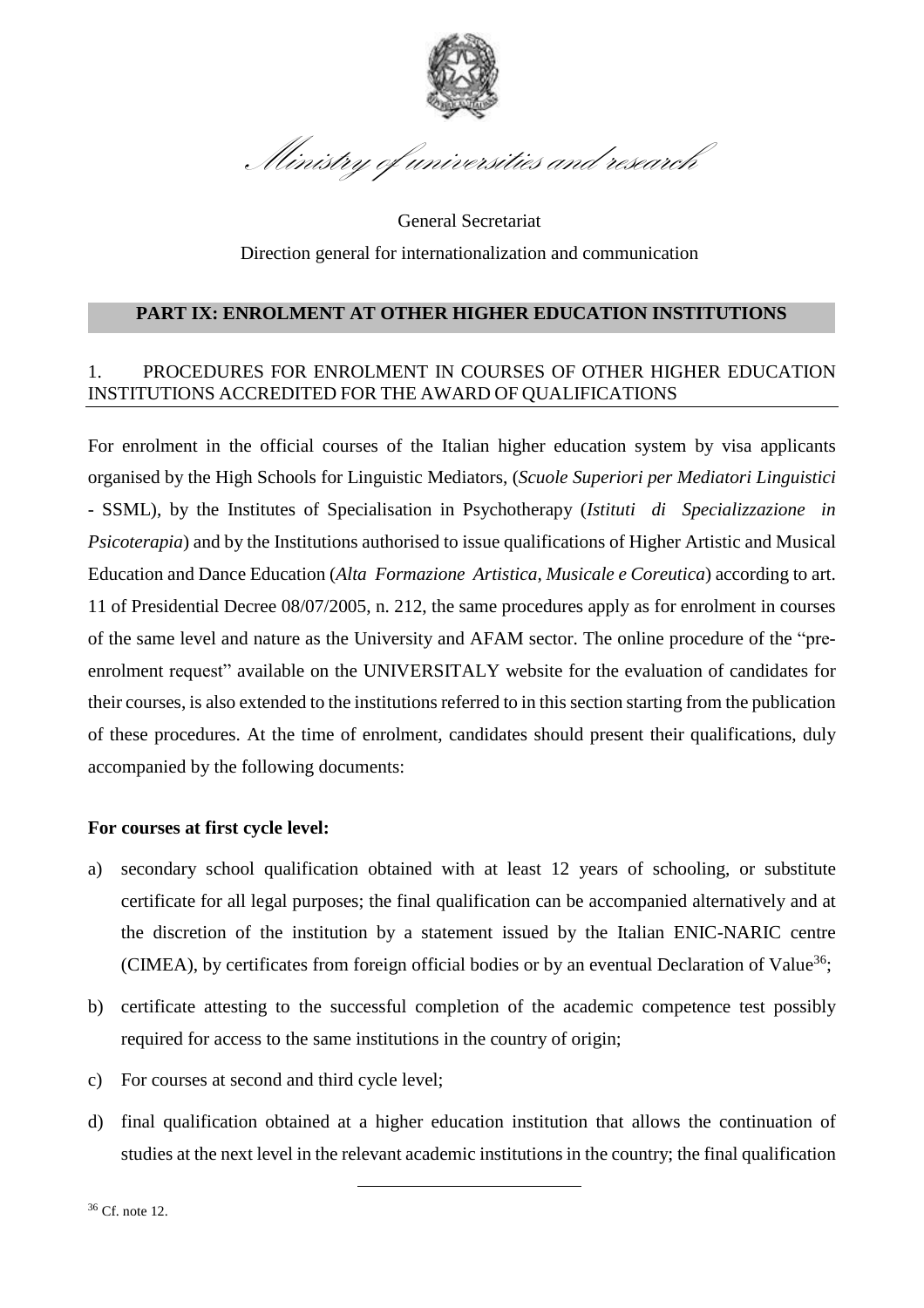

can be accompanied alternatively, and at the discretion of the individual higher education institution, by certification issued by the Italian ENIC-NARIC centre (CIMEA), by certification from foreign official bodies or by an eventual Declaration of Value.

e) certificate issued by the relevant foreign institution certifying the exams passed (transcript), as well as for each discipline, the programmes for obtaining the aforementioned qualifications; the study programme can be certified by the Diploma Supplement, if adopted.

### **For all types of courses:**

- a) any translations into Italian of the documents indicated in points a), b), c) and d);
- b) any other documentation required by the institution, also with reference to verifying the authenticity of the foreign qualification.<sup>37</sup>

Following confirmation of acceptance by the institution, candidates should request the Mission to issue an entry visa for study purposes, with validity related to the duration of the course. The diplomatic-consular Missions provide for the issuance of the relative visa, taking into account the often short time frames for the start of these courses. However, it is strongly recommended that the student be diligent and apply for a visa immediately after confirmation of acceptance by the institution and in any case well in advance with respect to the start date of the study activities. Also for these courses, the evaluation of admission qualifications is the exclusive responsibility of the institutions, according to national and international practices in this sector. Where the institution has decided to request the issuance of a Statement of Comparability of the foreign qualification by the Italian ENIC-NARIC centre (CIMEA) and this has been issued to the candidate, the Declaration of Value is not necessary.

Higher Schools for Language Mediators, (SSML), the Institutes in Psychotherapy Specialisation and the Institutions authorised to issue Higher Artistic, Musical and Dance Education qualifications according to art. 11 of Presidential Decree 08/07/2005, n. 212, will communicate to the respective diplomatic-consular Missions all information relating to the duration and nature of the course in question. Following confirmation of acceptance by the institution, candidates must request the Mission to issue an entry visa for study purposes, with validity related to the duration of the course.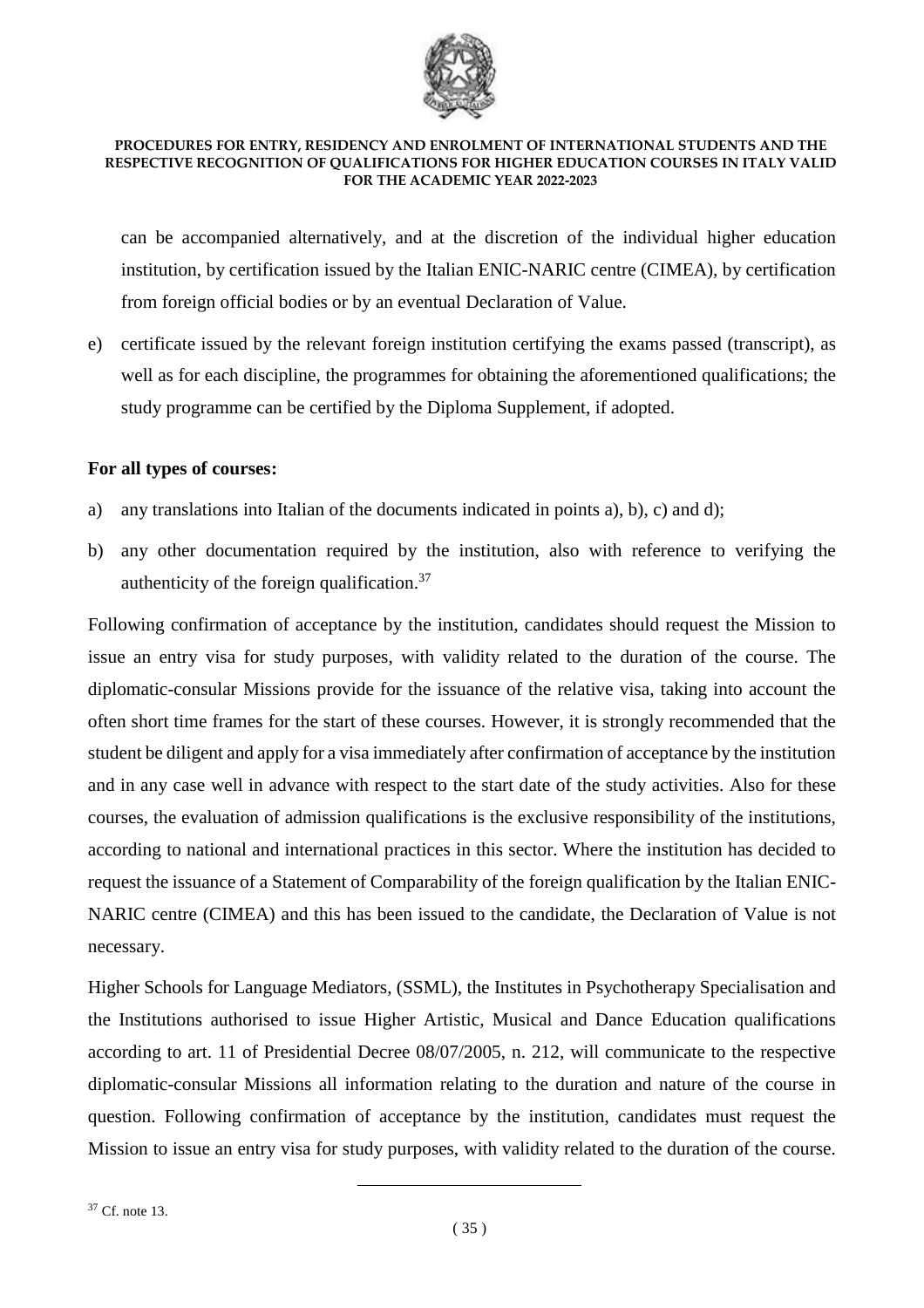

In the event that an admission exam is required in person, the study visa will have a formal validity of 100 days. In the event of passing the aforementioned tests, the student will proceed directly to enrol in the course and request an extension of the residence permit, without having to return to the country of origin.

As far as the knowledge of the Italian language is concerned, what is established in the university sector applies.

# <span id="page-35-0"></span>2. PROCEDURES FOR ENROLMENT IN COURSES AT HIGHER TECHNICAL INSTITUTES<sup>38</sup>

For enrolment in Post-Diploma Technical Specialisation courses organised by Higher Technical Institutes (ITS) by visa applicants, by law under the jurisdiction of the Ministry of Education, the same procedures as for enrolment in *Laurea* courses apply, except for the scheduling of university pre-enrolment procedures and participation in the quota which are not applicable to this education sector. Candidates present the application for participation in a Post Diploma Technical Specialisation course directly to Higher Technical Institutes following the procedures and within the established deadlines of the relative institutions. **The electronic procedure of "pre-enrolment request" available on the UNIVERSITALY website for the evaluation of candidates for their courses, implemented by these provisions only for higher education institutions, will be extended to the Higher Technical Institutes (ITS) starting from the provisions referring to the academic year 2023-2024.**

At the time of enrolment, candidates present their qualifications, duly accompanied by the following  $documents<sup>39</sup>$ :

a) original (or certified copy) of final secondary school diploma awarded after at least 12 years of schooling, or a replacement certificate valid for all legal purposes; the final qualification can be accompanied, alternatively and at the discretion of the institution, by a certification issued by the

<sup>&</sup>lt;sup>38</sup> The Higher Technical Institutes (I.T.S.) constitute the segment of non-university tertiary training that responds to the demand of business for new and highly technical and technological skills to promote innovation processes (https://www.miur.gov.it/percorsiits)

<sup>&</sup>lt;sup>39</sup>The final secondary school qualification obtained abroad and awarded after no less than 12 years of schooling may also be of a different nature than that required for entry to university institutions, bearing in mind that in many foreign systems there are final qualifications of upper secondary school with a vocational orientation which, while not allowing access to academic studies, allow access to technical courses comparable to those offered by ITSs.